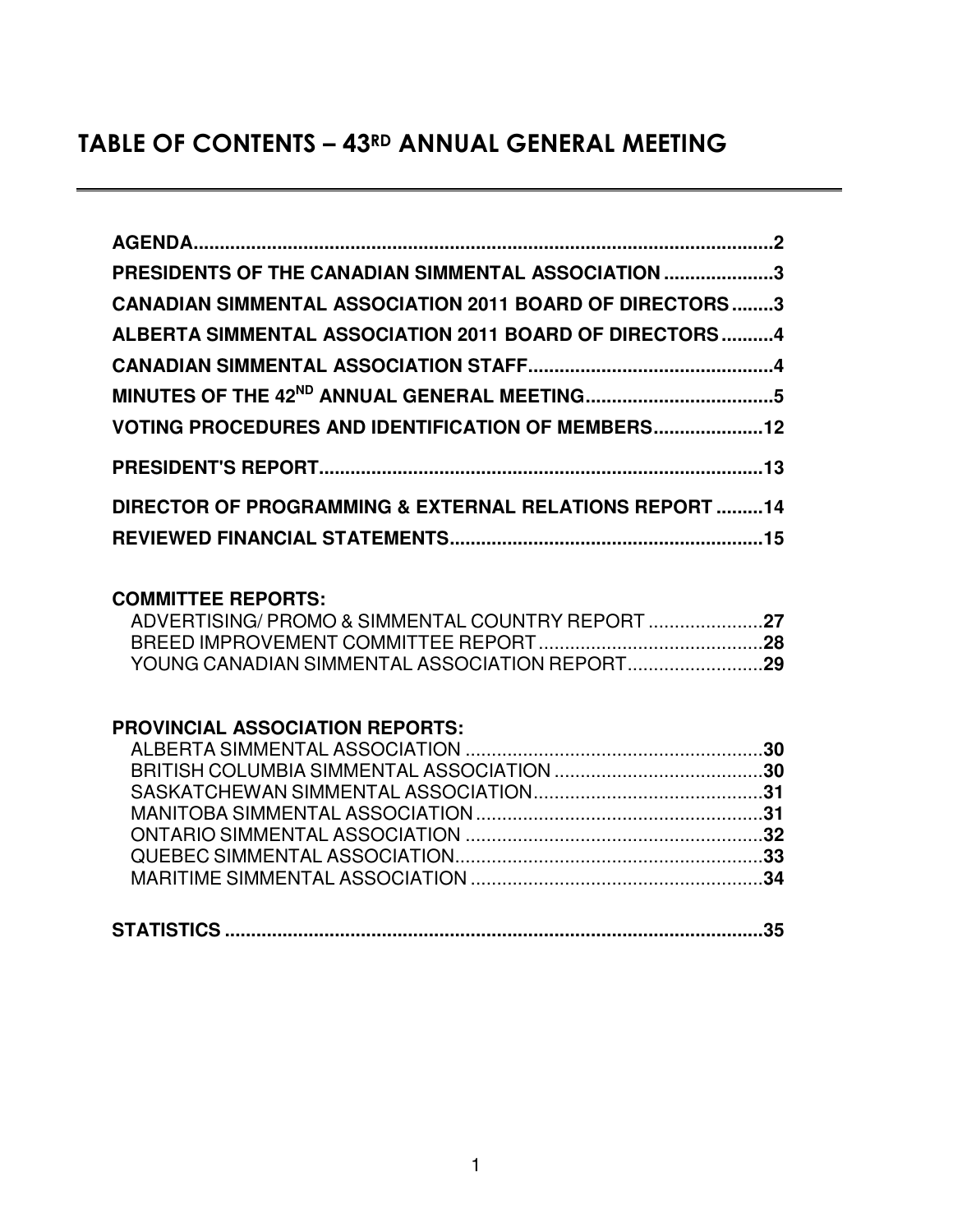# **AGENDA CANADIAN SIMMENTAL ASSOCIATION** 43RDANNUAL MEETING

# !" #\$""

- President's Welcome, Call to Order Rick McIntyre, President
- Moment of Silence
- Guest Introductions
- Approval of Agenda
- Approval of the 42<sup>nd</sup> Annual General Meeting minutes
- First Call for Nominations
- Voting procedures, discussion procedures, etc.
- President's Report Rick McIntyre
- Director of Programming and External Relations Report Bruce Holmquist
- Audited Financial Statements John Sullivan
- Appointment of Auditors
- Second Call for Nominations
- Committee Reports:
	- Advertising/Promotion and Simmental Country Fraser Redpath
	- Breed Improvement Ron Nolan
		- Genomics Project Update Sandy Russell
	- Young Canadian Simmental Association Lacey Fisher
- Third Call for Nominations
- Election of Directors
- Provincial Simmental Association Reports
- New Business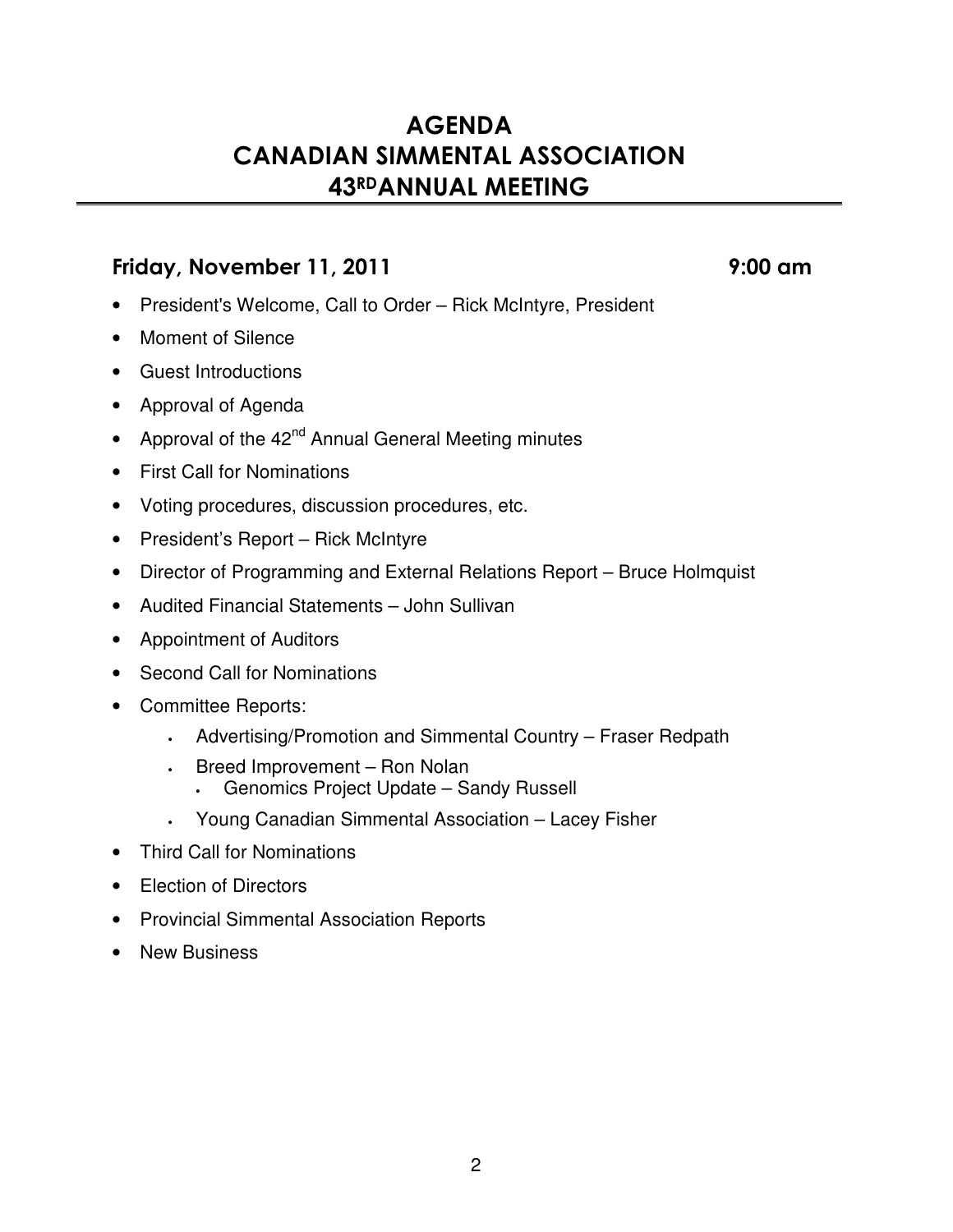# PRESIDENTS OF THE CANADIAN SIMMENTAL ASSOCIATION

| 1969 - 70   | Travers Smith, Cardston, Alberta          |
|-------------|-------------------------------------------|
| 1970 - 71   | Dr. Allan Dixon, Calgary, Alberta         |
| 1971 - 72   | LeRoy Barry, Carivale, Saskatchewan       |
| 1972 - 73   | Ross Mitchell, Douglas, Manitoba          |
| 1973 - 74   | Jack Ball, Brant, Alberta                 |
| 1974 - 75   | Dr. Allan Dixon, Calgary, Alberta         |
| 1975 - 75   | Gerry Kaumeyer, Calgary, Alberta          |
| 1976 - 77   | Stan Church, Calgary, Alberta             |
| 1977 - 78   | Keith Sveinson, Calgary, Alberta          |
| 1978 - 80   | Jim Shaw, Edmonton, Alberta               |
| 1980 - 82   | Mel Wolfe, Douglas, Manitoba              |
| 1982 - 84   | John Draper, Douglas, Manitoba            |
| 1984 - 86   | Stan Church, Calgary, Alberta             |
| 1986 - 87   | Dick Stoddard, Waterloo, Quebec           |
| 1987 - 88   | Bill Small, Craven, Saskatchewan          |
| 1988 - 89   | Ralph Whitfield, Souris, Manitoba         |
| 1989 - 91   | Roger Deeg, Lyalta, Alberta               |
| 1991 - 93   | Barry LaBatte, Gladmar, Saskatchewan      |
| 1993 - 94   | Allan Preston, Hamiota, Manitoba          |
| 1994 - 96   | Michael Burns, King City, Ontario         |
| 1996 - 97   | Miles Glasman, Russell, Manitoba          |
| 1997 - 98   | Ken Lewis, Spruce Grove, Alberta          |
| $1998 - 99$ | Yves Gagnon, Vinoy, Quebec                |
| $1999 - 00$ | Tracy Graf, Edmonton, Alberta             |
| $2000 - 01$ | Ron Wooddisse, Palmerston, Ontario        |
| $2001 - 02$ | Ian Mitchell, Barriere, British Columbia  |
| $2002 - 04$ | Brian McCarthy, Moosomin, Saskatchewan    |
| 2004 - 06   | Bruce Holmquist, Kinistino, Saskatchewan  |
| $2006 - 08$ | Dr. Murray Jacobson, Shaughnessy, Alberta |
| $2008 - 10$ | Dr. Everett Hall, Owen Sound, Ontario     |
| $2010 -$    | Rick McIntyre, Churchbridge, Saskatchewan |

# CSA BOARD OF DIRECTORS / 2010 - 201

Rick McIntyre **Ron Nolan Fraser Redpath** President 1<sup>st</sup> Vice-President 2<sup>nd</sup> Vice-President Churchbridge , SK Markdale, ON Math er, MB John Sullivan Chair of Finance Committee

Kazabazua, PQ Don Lundberg **Judy Sweet** Randy Mader Eastend, SK

Drayton Valley, AB

Lacey Fisher Kara Enright Amherst, NB Twe

ed, ON

Carstairs, AB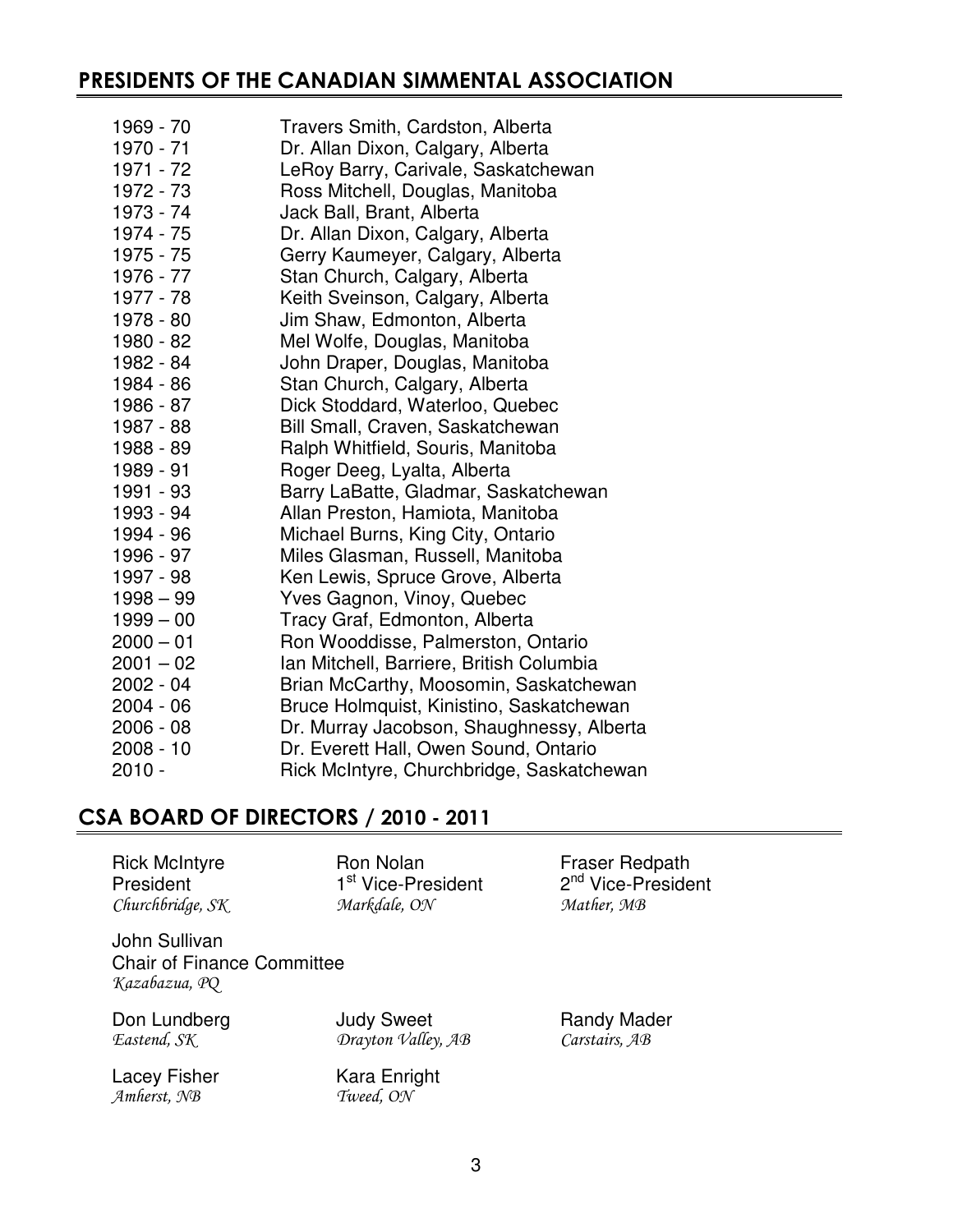# HOST PROVINCE – ALBERTA SIMMENTAL ASSOCIATION BOARD OF DIRECTORS / 201

Maureen Mappin-Smith Garth Rancier **Ashley Anderson** President Vice-President Secretary/Treasurer<br> *Byemoor*, AB *Killam*, AB *Minburn, AB* Byemoor, AB

Director Director Director Carstairs, AB Sangudo, AB

Brad Dundas Kyle Lewis Grad Dundas Kyle Lewis And Jordan Deeg Hussar, AB

Heather Saucier Chuck Groeneveld Office Administrator Fieldperson ! ! % -

Director Director Director Spruce Grove, AB

River, AB

Minburn, AB

Ryley Mader **Ryan Cook** Barclay Smith erhill, AB

, AB Strathmore, AB

# CSA STAFF & CONSULTANTS

Dale Kelly **Barb Judd** General Manage

Bruce Holmquist Margo Cartwright Director of Programming & External Relations Marke

Beth Rankin **Perry Welygan** Registry & Member Service

Carol White **Darryl Snider** Office Assistant / Rece

CREO Episteme Ltd. The CREO Episteme Ltd. RAK Genetic Consulting (Information Technology) (Bre

Absolute Business Solutions (Bookkeeping) Rita Ricioppo

r and the office Manager

Marketing Co-ordinator

 $\mathcal{R}$ e gistry & Member Services

ption Simmental Country Sales Representative

ed Improvement) Chris Sanford / Mike Brooks Dr R. A. Kemp / Sean McGrath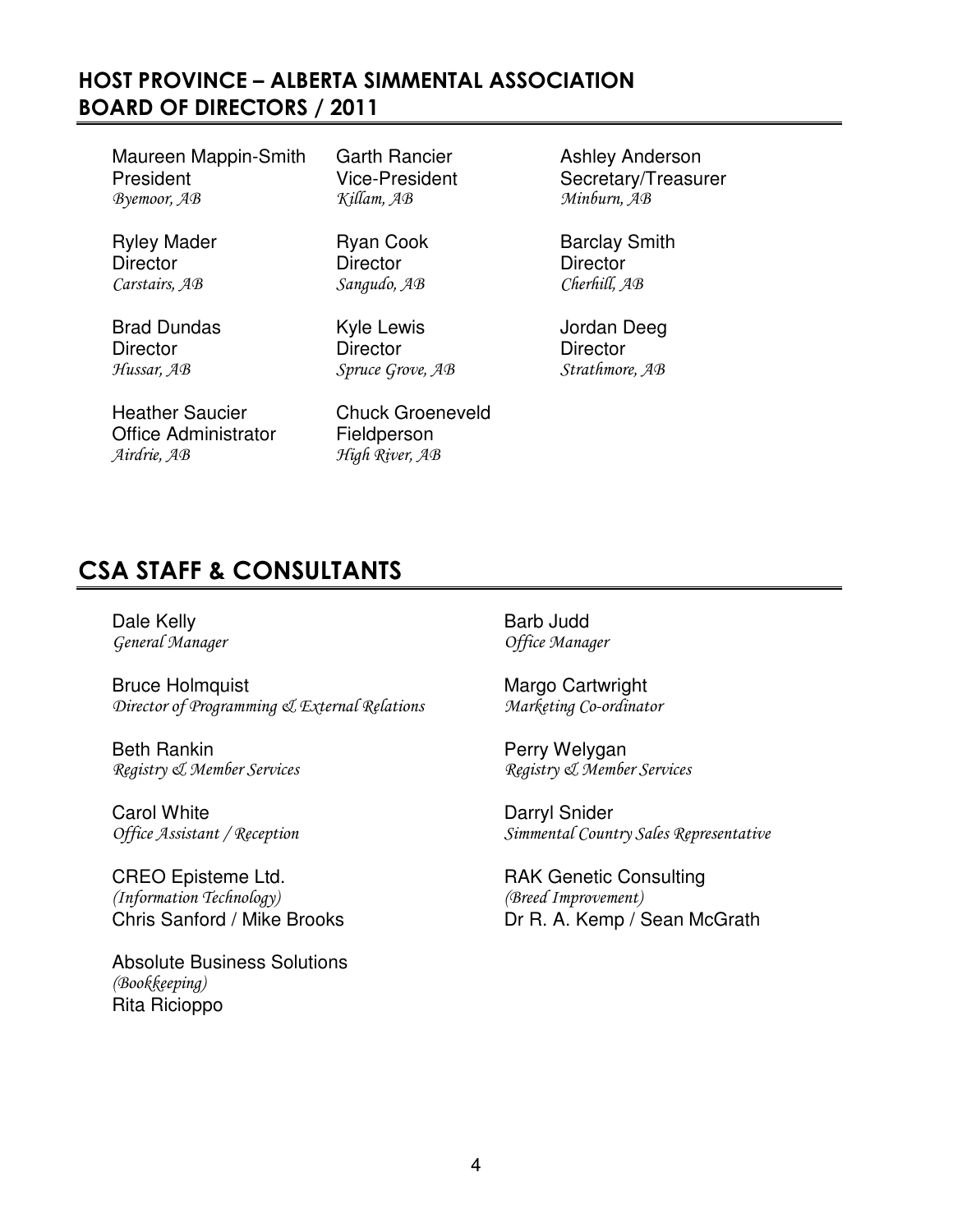# CANADIAN SIMMENTAL ASSOCIATION

DRAFT MINUTES OF THE 42<sup>nd</sup> ANNUAL MEETING October 9, 2010, 3:00 pm Victoriaville, Quebec

### **CALL TO ORDER**

President Everett Hall called the meeting to order at 3:30 pm

### **PRESIDENT'S WELCOME**

Bonjour and thank you to Quebec Simmental Association for hosting the Canadian Simmental Association's 42<sup>nd</sup> AGM.

- It's been a great weekend so far. YCS show and banquet was impressive. Thank you to Emily Grey and her team who have contributed.
- Simmental show Judge Barry Labatte in attendance
- If anyone would like to comment in French, Margo Cartwright will help translate
- You are the members and this is your meeting. Please keep comments clear and direct.

## **MOMENT OF SILENCE**

Honoring our fellow breeders and friends who have passed during the year

 Would like to make special mention honoring Ron Wooddisse, past CSA President. Ron was a great ambassador of Simmental, passionate about the breed and very involved with CSA. We ask Dave Milner to convey our condolences to the family and acknowledge Ron's contribution to the Simmental breed.

## **GUEST INTRODUCTIONS**

Past presidents in attendance - Barry Labatte, Ken Lewis, Bruce Holmquist, Yves Gagnon

## APPROVAL OF AGENDA

*MOTION: by John Cartwright, to approve the agenda as presented Second, Dan O'Brien CARRIED*

## APPROVAL OF THE 41ST ANNUAL GENERAL MEETING MINUTES

*MOTION: by Bill McLeod, to approve the 41st AGM minutes as presented Second, Grace Oesch CARRIED*

## **VOTING PROCEDURES**

President Everett Hall outlined the processes being used for discussion and voting

- Meeting will be conducted under Roberts Rules of Order
- For voting procedures and identification of members, see page 14 of AGM report
- Bill McLeod has been appointed parliamentarian
- Margo Cartwright and Grace Oesch are appointed scrutineers
- 39 voting members people present, plus 22 proxies, for a total of 61 votes

## BOARD ELECTION - FIRST CALL FOR NOMINATIONS

Everett Hall made first call for nominations

- There are three (3) director terms expiring; Everett Hall, Andrew Godfrey and Ron Nolan
- The following nominees have let their names stand for CSA directors:
	- o Ron Nolan, Markdale, Ontario
	- o Kara Enright, Tweed, Ontario
	- Lacey Fisher, Amherst, Nova Scotia
- Everett called for nominations from the floor

## PRESIDENT'S REPORT – EVERETT HALL

Highlights of President's written report on page 15

- A number of people attended the Australia World Simmental Congress in September
	- o genetics across the world were represented e.g. Germany, United Kingdom, South Africa, Czech Republic, Simbrah in Northern Australia
		- Simmental is number two worldwide, the breed continues to be strong
- Another strong year in Canada
	- o Remaining in the 28,000 mark with our THE numbers; kudos to our Simmental members. Strong bull sales reflect on this.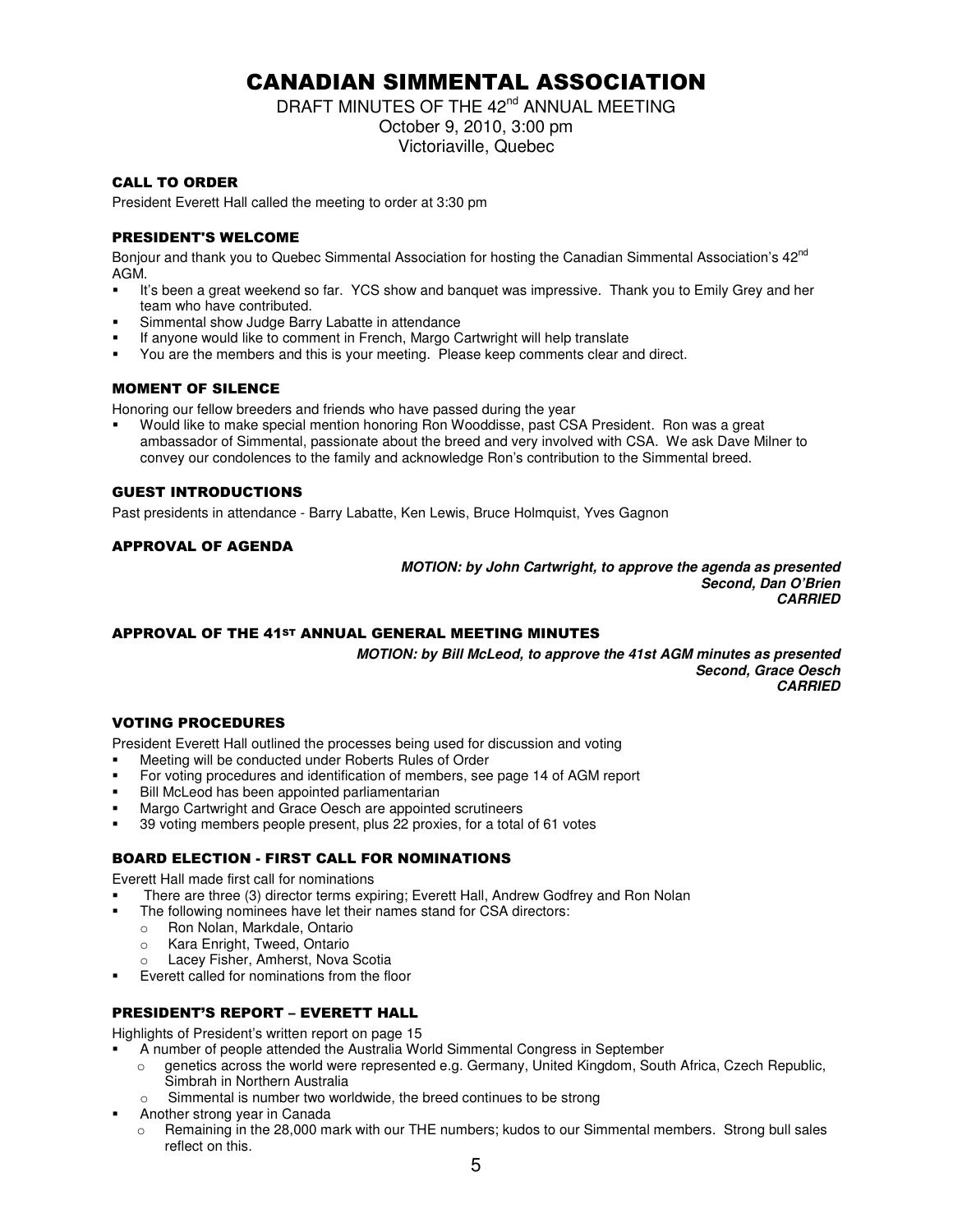- Another busy year for breed improvement, as Rick McIntyre will report. Committee includes non-board members, which gives us great value with a broader input into committee meetings and allows the committee to communicate back to the local association the issues discussed. Thank you for your input.
	- Genomics coming down the road at an accelerated pace
	- $\circ$  quicker examination of traits
	- challenge for all breeds to test quickly enough
- Genetics defects board policy
	- $\circ$  In Everett's six year term on board we've only had one suspect case reported which turned out not to be a genetic defect. We need to encourage breeders to report and investigate any suspected cases of animals born with apparent genetic defects
- Breed promotion under Fraser Redpath's leadership is another important Association role. It is always a balancing act between what we would like to do and what we can afford.
- The Garth Sweet Foundation committee continues to develop under the leadership of Ron Nolan. Important in providing funding for breed improvement research programs and projects, promotion and YCSA programs.
- Would like to acknowledge and compliment our competent and dedicated staff. Dale Kelly, Barb, Bruce and Margo; plus those at office. Staff does a tremendous job; they run it all and we don't have to micromanage.
- Thank you to the board for their work and dedication. Very active board with lots of opinions; different focuses between breed improvement and promotion which makes a good mix. At the end of discussions we are always able to develop a consensus and move forward.
- Despite the challenges facing our industry, our Simmental breed has shown an increase in market share. With the dedication of our members, board and staff, our breed will continue to move forward.

It has been a truly great experience to serve as a Director and President, thank you.

*MOTION: by Rick McIntyre, to approve the Presidents' report as presented Second, Rae Imrie CARRIED*

## DIRECTOR OF PROGRAMMING & EXTERNAL RELATIONS REPORT - BRUCE HOLMQUIST

Once again my pleasure to be the Member/Industry liaison of the Association

- As Simmental breeders we forget the impact the last 8 years have had on the beef industry
- Simmental bull sales reported this year, over 2100 bulls sold for a \$3700 average. No other breed can make that claim to strength.
- As with any successful organization sound direction from the board is only the first step with the next step being the staff that implements the decisions on a day to day basis.
	- o I am responsible for programming and matters outside the office; interacting with outside industry
	- $\circ$  Barb Judd manages the office and registry staff, her years of experience and contacts in the Purebred/Seedstock industry is invaluable to CSA
	- $\circ$  Office registry staff, Beth Denise, Perry and Lisa complement day to day operations and are behind the scenes workhorses for us all
	- o Fortunate to have Margo Cartwright and Emily Grey on the team; Margo as marketing coordinator and Emily as YCSA coordinator. They do a fantastic job
	- $\circ$  Capable Simmental Country field man Darryl Snider puts on many miles throughout the year promoting not only the magazine but the breed
	- o Outside staff Sean McGrath and Bob Kemp, breed improvement; Mike Brooks and Chris Sanford, IT services. You don't notice them but you certainly would if they weren't there. CSA members have one of the most progressive and engaged breed improvement programs and software services of any association in North America.
	- Board gives arms length direction to let the staff do what they need to do
- Large part of Simmental promotion revolves around our member owned Simmental Country magazine. In 2009 SC moved to a publisher, MediaEdge. We are past growing pains and have moved forward to continue producing one of the highest quality breed publications in Canada. We do understand advertiser challenges caused by farming, seeding, weather, etc., but need cooperation with deadlines
- Bruce attends many events across the country. Although not possible to be everywhere, have attempted to put full value to the investment which CSA makes to membership an industry. Years of involvement in the Simmental breed and time spent within industry has provided me a contact base that allows tremendous opportunity to engage and establish further relationships at all level of the beef chain.
- Beef industry is going through a period of change and technical advancement and I am doing my best to try and keep abreast of it.
- As seed stock producers we must work to meet our customer's needs and continue to provide a consistent, safe quality product for the consumer if we are to make strides in competing for cooler space with other protein sources. Molecular science will allow the beef industry to catch up with the swine and poultry industries.
- As World Simmental Fleckvieh Federation President I have been privileged to see Simmental work in many situations and different environment.
	- o Recent World Congress in Australia saw a good presence of 20 Canadians attending Simmental show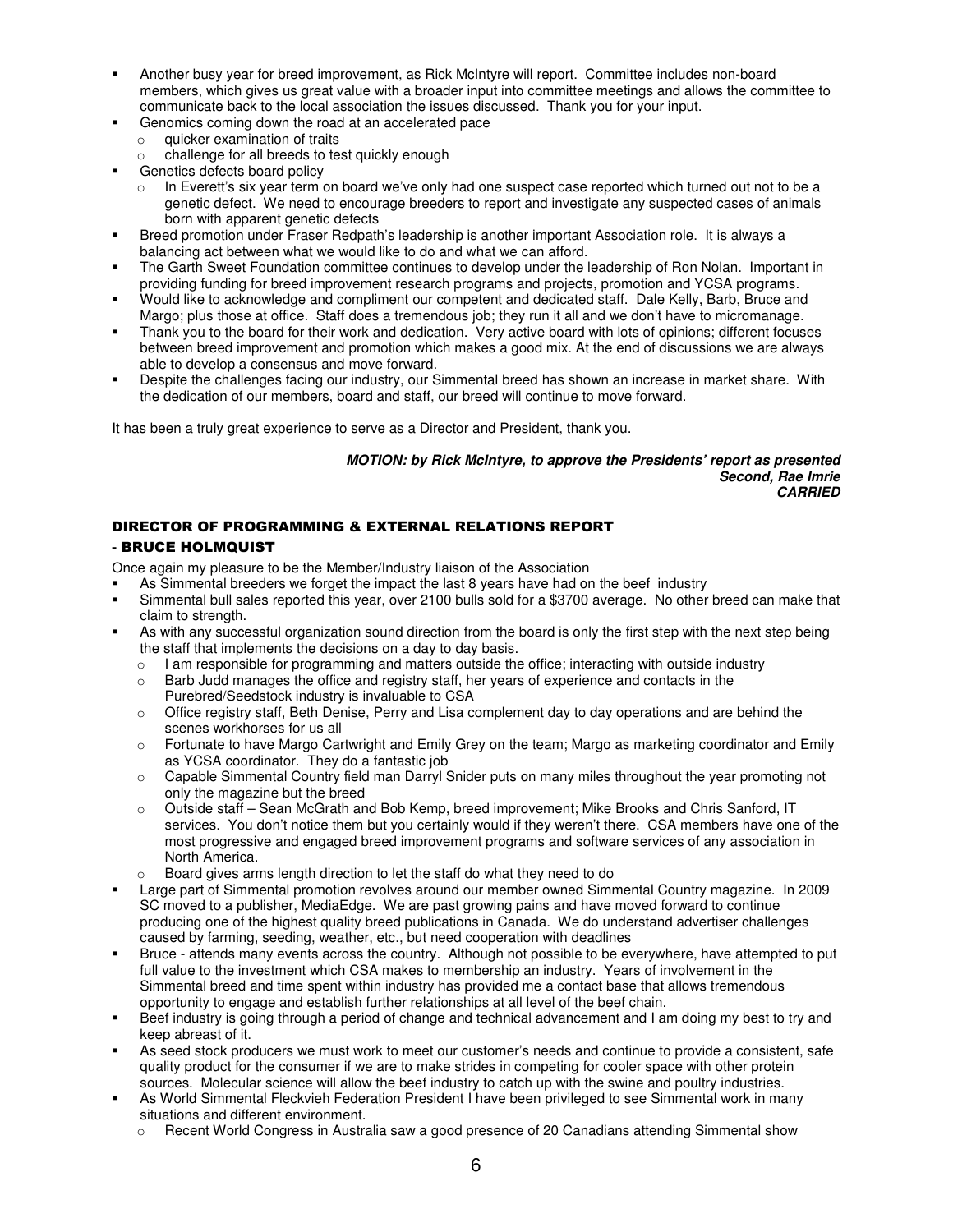$\circ$  The future is bright for Simmental around the world. Whether it is raising Simmental for beef qualities that we are mainly focused on in North America, for dual purpose or for the dairy aspect of the breed, no breed has the ability to better feed the world and no group of seed stock producers are better positioned than the members of the CSA.

*MOTION: by Andrew Welden, to approve the Director of Programming and External Relations report as presented by Bruce Holmquist Second, Barb Vance CARRIED*

### AUDITED FINANCIAL STATEMENTS – DON LUNDBURG

Thank you for Quebec Association for hosting our 2010 AGM. Highlights of financial information on page 18 of AGM book:

Canadian Simmental Association consolidated statement of operations

- You will notice the covering letter from DNTW on page 18 reads 'review engagement report'. Last year the board voted to move from a full audit to a financial review for cost reductions. We plan to do an audit a minimum of every 3 years going forward
- CSA consolidated statements beginning on page 20
	- $\circ$  \$11,444 is the actual income for the year 2009, bottom figure is paperwork only
	- $\circ$  Investments large investments with RBC and Raymond James are close to back at our initial investments after the market slide several years ago
- The Garth Sweet Simmental Foundation has recently been approved as a charitable corporation by Canada Revenue Agency
- Simmental Country Magazine is back to a breakeven amount, challenging to run at a zero balance. Need to encourage members to advertise in their magazine

Fee schedule increases

- It has been 12 years since a fee schedule increase. We have cut every corner we can in office, promotion, breed improvement, travel etc.
- Effective January 1, 2011 THE fees will increase by \$2/cow along with non-THE increases.

#### Comments/questions:

Diane Bischof – unrealised gain/loss on marketable securities. Does not believe auditor notes reflect the investments properly. Do all investments consist only of bonds, T-bills and term deposits?

Barb Judd - our investments are marketable securities, which include bonds, T-bills and term deposits Dale Kelly – in 2007 we placed \$500,000 into marketable securities. The Board's philosophy was that we would put this into something we didn't need to touch for at least ten years.

Diane – believes Garth Sweet Foundation is not represented correctly on statements, also concerned that we are spending this money too quickly and not in best interest of Garth's memory

Dale Kelly – the money that Judy gifted us several years ago, we were unable to transact the gift. The Garth Sweet Foundation Charity has just recently been approved by the Government.

Challenging to show clear statements as Foundation needed to be consolidated with CSA and SC. Now that we have charitable status, we will have separate statements.

- Seven years ago the CSA received \$700,000 from Genesis funding of which the board agreed to match Judy's gift of \$250,000. This gift was specifically to be used for research and development in the Simmental breed with a primary focus on genetic improvement.
- The Foundation has run in a profitable status the past two years and Garth Sweet Foundation money has not been spent yet.

#### *MOTION: by Don Lundberg to approve the financial statements as presented Second, Carla Nolan CARRIED*

## APPOINTMENT OF AUDITORS

*MOTION: by Don Lundberg, to appoint DNTW as auditors for the upcoming year end Second, Bill McLeod CARRIED*

#### SECOND CALL FOR NOMINATIONS

Everett Hall made second call for nominations

There will be one more call for nominations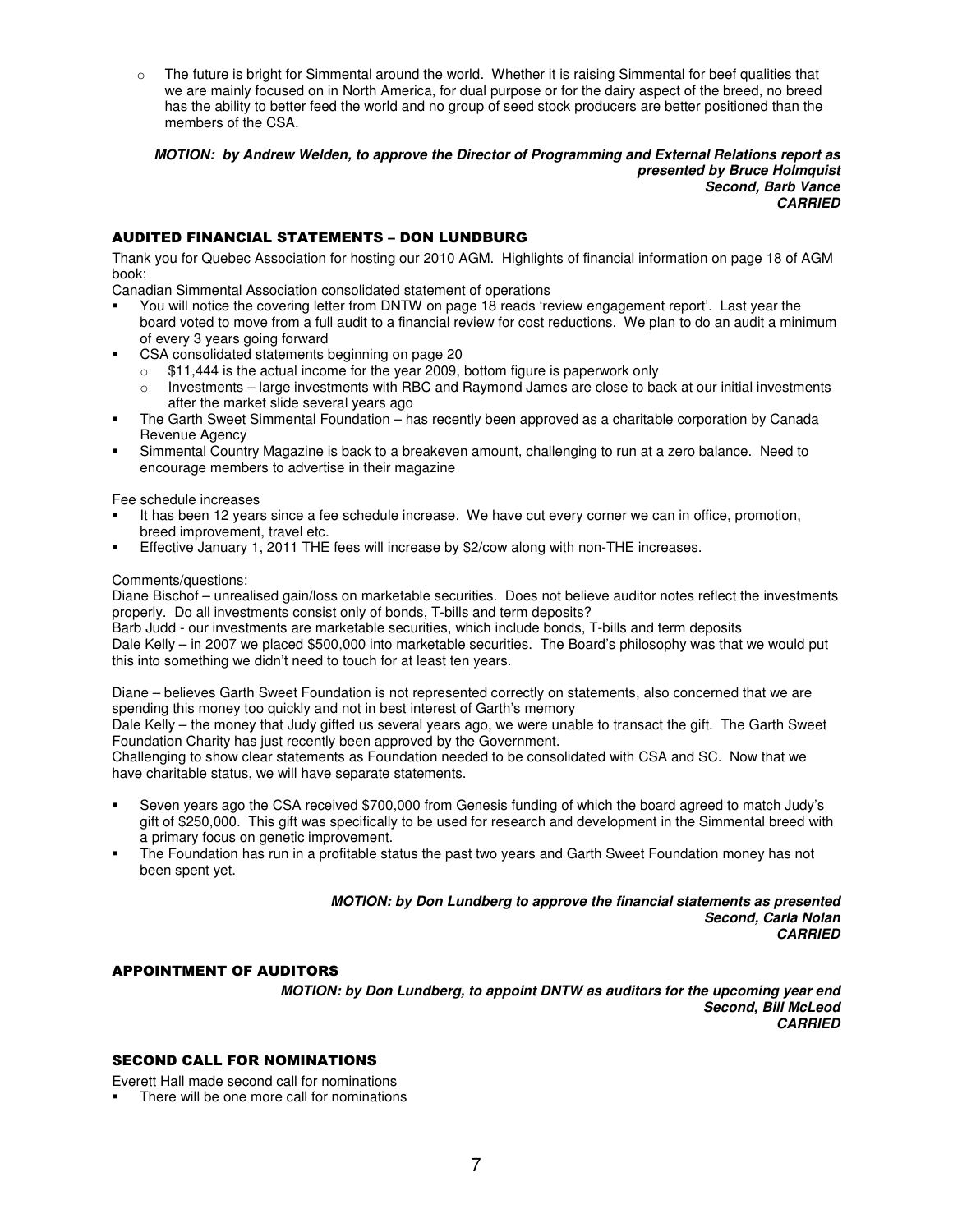## ADVERTISING/PROMOTION AND SIMMENTAL COUNTRY – FRASER REDPATH

Thank you and good afternoon everyone. This is my second year as a CSA board member and first year as chair of this committee. I will touch on a few points of my report:

- The main objective of the CSA Board of Directors is to work with our members to keep our breed at the forefront of the Canadian beef industry. As a board we have ideas that are brought to life through a strong support staff who include Bruce Holmquist, Margo Cartwright and Darryl Snider.
- Our marketing program is developed and directed by the marketing/promotion committee, who meet twice a year to plan and review our activities. The committee consists of me, Andrew Godfrey, Judy Sweet, Randy Mader, Tara Fritz and Bill Swenson.
- The majority of the funds allocated to the marketing/promotions committee are shared with the provincial associations through the CSA provincial activity grant.
- CSA executive holds a provincial presidents call every fall. Good participation from the provinces; then we share feedback to the board
- Monthly Enews keeps members well informed as to CSA and beef industry happenings.
- Moved to MediaEdge Publishing wasn't seamless, have worked through the glitches and is running smoothly now
- CSA is connected to Mark Work Wearhouse. Discount cards for members offering 10% off on most items sold in stores and allows members to have CSA logos embroidered on articles of clothing
- Thank you very much to the Quebec Simmental Association for the hospitality you've done a superb job
- November 5 is the national show in Brandon. MB; Nov 6 national sale would love to see you all there *MOTION: by Fraser Redpath, to approve Advertising/Promotion and Simmental Country report as presented*

*Second, John Cartwright CARRIED*

## BREED IMPROVEMENT – RICK MCINTYRE

Report on page 31

- This report is for 2009 much has happened since then
- The BIC consists of the entire board plus five non-board members consisting of Ian Mitchell, BC; Garth Rancier and Stewart Ainsworth, AB; Dave Erixon, SK and Darryl Perkins, MB. Three of these non-board members also sit on their provincial boards.
- Breed Improvement covers a lot, is a challenge and always will be a challenge
- Every topic is discussed and researched in great detail and no decision is ever taken lightly. Try not to leave any stone unturned. Rely on resource people Bob and Sean. We try to do our best for all our members.
- Our main focus is always our data collection programs and the EPD evaluation
- 2009 saw the first publication of a Canadian only EPD. This was probably one of the most difficult and deliberated decisions that the CSA directors have ever made. Since published, there have been some changes. Had we not gone to an outside source some of these differences would not have been discovered.
- CSA has three year contract with AGI to do our Canadian evaluation
	- $\circ$  AGI is the technical wing of the American Angus Association and an industry leader in the genetic evaluation for beef cattle
	- $\circ$  Includes a team of seven geneticists world leaders in implementing genomic material into EPD
	- $\circ$  Decision to move to AGI was not taken lightly, time consuming and took several years
	- $\circ$  We are into the 2<sup>nd</sup> year of the contract diligence of the board to check out all possible resources going forward to give our Canadian cattle the best evaluation we can give them. Be remiss to not acknowledge a political stand to some decisions on how things should be controlled.
- Genomics down the road that picture is going to change dramatically and quickly. Our job to find the best chance of opportunity.
- Should the decision be made to go back to a North American Simmental evaluation or a North American multi breed evaluation then these three years will be the only chance in history that we as Canadian breeders will get to see just how our own data set is ranked. For breeders truly interested in genetic improvement, I urge you to archive these sire summaries and your cow herd results, this is valuable information. This information is totally correct because it is just our data set unmasked by North American environmental difference and formula differences and overwhelming data differences. Once you move to a multi breed and multi country our numbers get watered down.
- API (all purpose index) is a preset formula that gives a dollar value to environmental conditions you are working in and ranks bull accordingly. ASA has come out with an American API and a TI (terminal index) which is much different from our Canadian numbers. As it is based on environment, it is not completely accurate and should be approached with caution.
- CE (calving ease) and MCE (maternal calving ease) scaling numbers were originally set a little too hard. Growing pain of the board which we have learned from. Now that we have control of the evaluation, we can set the scaling numbers.

#### *MOTION: by Rick McIntyre, to approve the Breed Improvement report as presented Second, Barb Vance CARRIED*

Comment: Everett – thank you Rick for all your work as BIC chair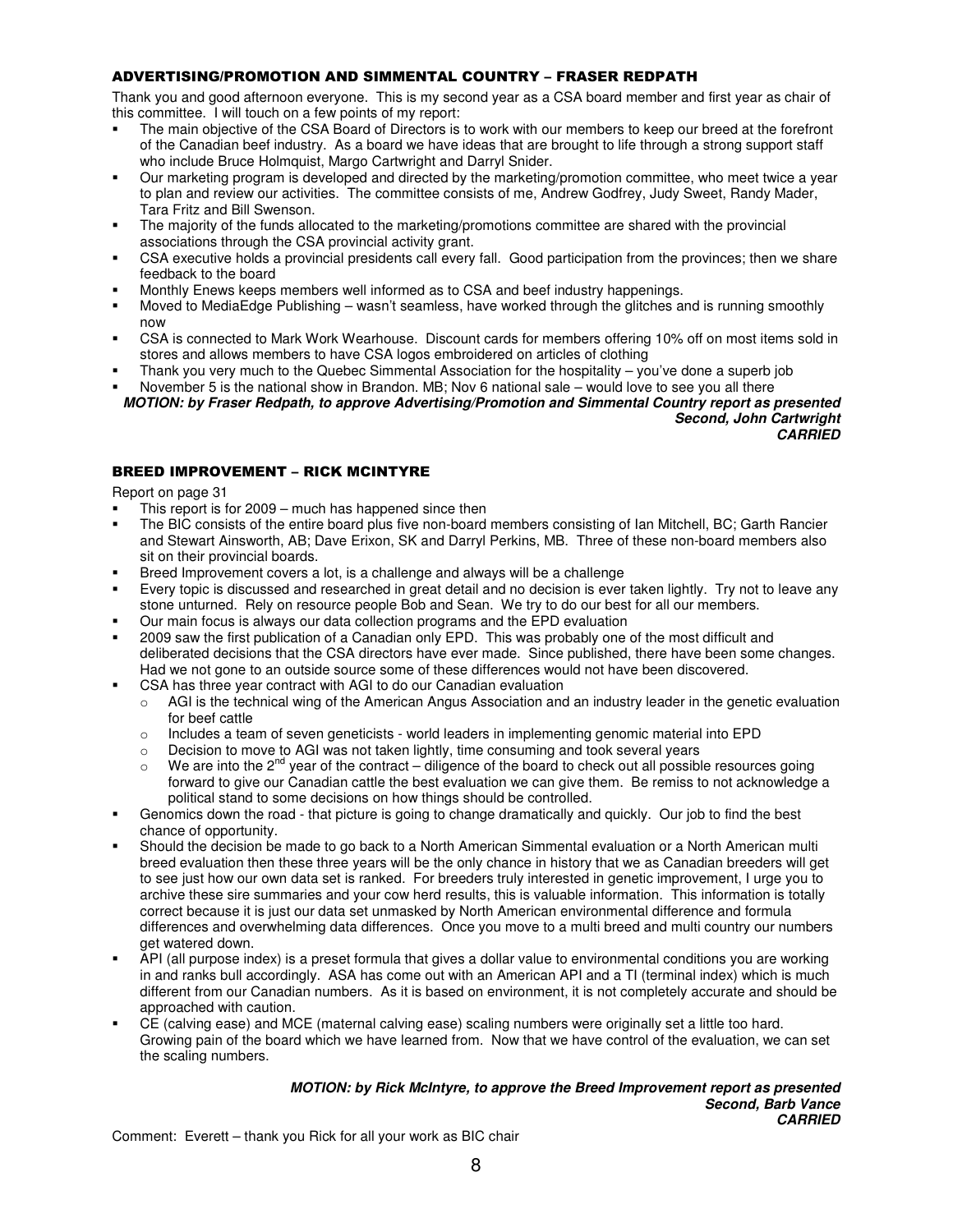## YOUNG CANADIAN SIMMENTAL ASSOCIATION – ANDREW GODFREY

Thank you to all the people who help fund YCSA through donations, providing further support for existing YCSA programs.

- The YCSA's major success last year was launching its first national, independent fundraiser by auctioning off pages and dates in a calendar, raising gross revenues of over \$20,000. Thanks to the hard work of the YCS board, Jordan and Jamie Buba, Jennie Palmer, Katie Wood, Robert Godfrey, Andrea Arbuckle, Francis Gagnon and Jenna Holmquist; dedicated CSA staff members, Bruce Holmquist and Emily Grey, and to the generosity and assistance of our breeders.
- The YCSA also held 5 regional classics across the country, making for a busy summer for our coordinator Emily Grey and members.
- Aside from the 2009 Calendar success, the 2009 Canadian Simmental Association's Foundation Auction at the Royal Winter Fair was yet another opportunity for the YCSA to raise money towards its goal of financial independence. The YCSA received a donation of \$5,550 from the auction.
- We also appreciate T Bar C for its generous donation of \$7880 to the YCSA generated out of their annual golf tournament in support of junior programs.

This will be my last report, and I challenge my fellow CSA members to both attend a Classic near you in the future to fully appreciate the breadth of programs and talents contained in the YCSA and to think of a neighbour or relative who might make a great addition to the program such that we can continue to grow our breed through its future: its youth.

Newly elected YCSA President Andrea Arbuckle

 From Manitoba, been involved with YCS since 2002 and has sat on National board since then. Great to get youth out as 'the youth are our future'. Looking forward to working with CSA board and Emily. Echo Andrew's comments about the YCSA Calendar auction and would like to extend a thank you to the breeders who participated and bought an ad.

#### *MOTION: by Andrew Godfrey, to approve the Young Canadian Simmental Association report as presented Second, Lacey Fisher CARRIED*

## GARTH SWEET FOUNDATION – RON NOLAN

The Garth Sweet Simmental Foundation had another successful year in 2009.

- Creation of the Foundation started from the generous donation from Judy Sweet and her family which was matched by CSA from Genesis funds; then proceeds from auctions
- Three parts to the Foundation, genetic research and development, Dr. Dixon Memorial Scholarship and youth development through the YCSA
- Congratulations to this year's Dr Dixon Scholarship winners
- Tonight's Foundation auction at the banquet will have some exciting items up for auction; two thirds of the Foundation proceeds will go to the YCSA
- Last night's YCSA dinner and calendar auction was a great function. We are in very capable hands going forward
- Garth Sweet Simmental Foundation has just been approved as a charitable foundation and will have its' own set of financials going forward

#### *MOTION: by Ron Nolan, to accept the Garth Sweet Foundation report as presented Second, Diane Bischof CARRIED*

Comments: Bruce Holmquist

- Primary focus of Garth Sweet Simmental Foundation is to improve Simmental and the beef industry through genetic improvement.
- We should be quite proud of how Canadian Simmental handled their Genesis funds. Some other breeds spent their money in the first year. Thank you to Judy who matched our money and to SRC for being one of our providers.
- We have an Agristability funding application in for an ambitious genomics project focusing on RFI, fertility and carcass quality however it is still on hold. Bruce talked to his contact recently and hopeful that we will have an answer in the next few weeks.
- ALMA another research project with BIO, Beef Booster, CLA and CSA. Approached other breeds who did not join due to lack of availability of funds.

## THIRD AND FINAL CALL FOR NOMINATIONS

Everett made 3<sup>rd</sup> call for nominations

Barry Labatte nominated Gary Rairdan, of Del Bonita, Alberta

*MOTION: by John Cartwright, to close nominations for the CSA Board of Directors Second, Emily Grey CARRIED*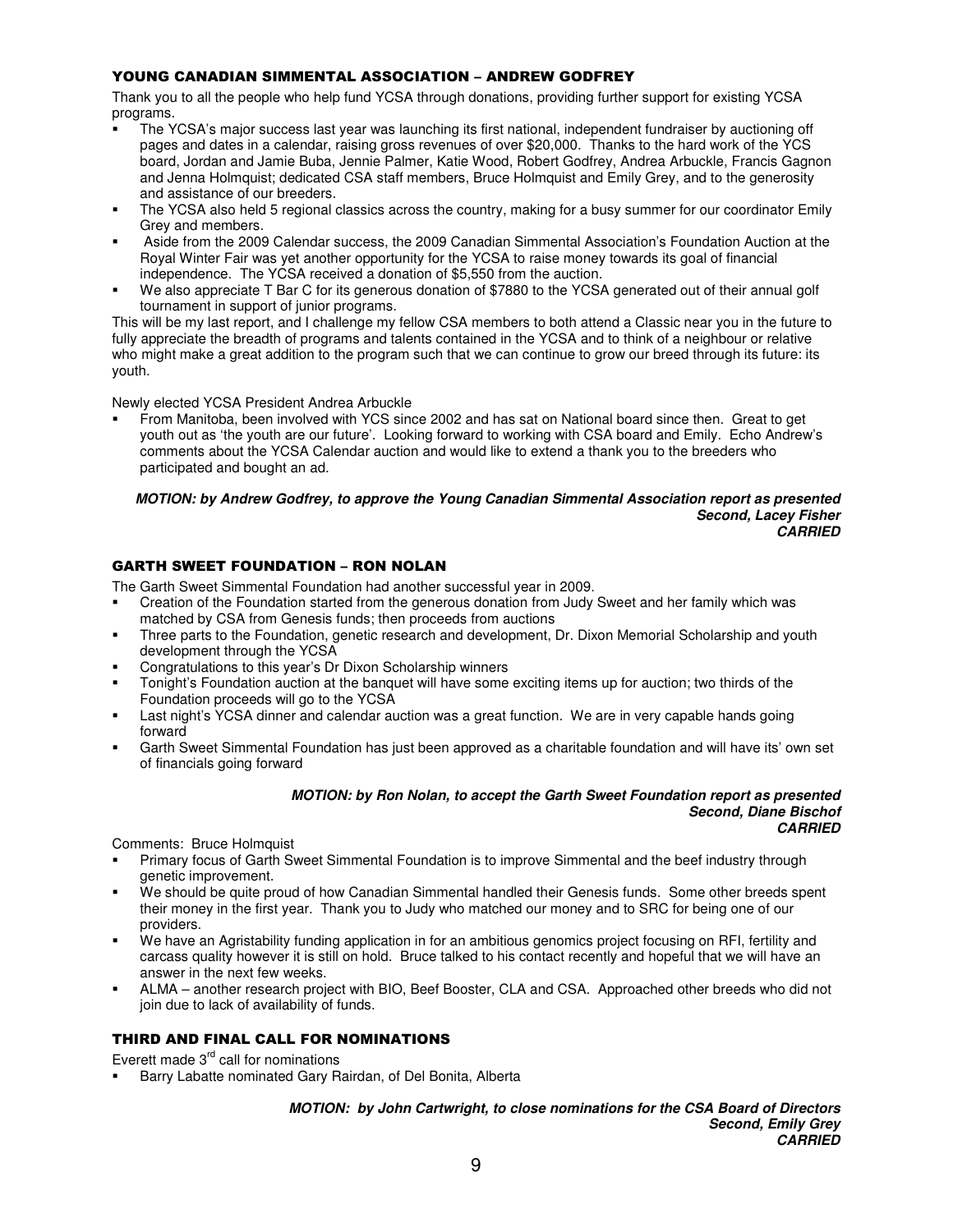#### Nominees:

## **Kara Enright, Tweed, Ontario**

- Lives with husband Darold at Tweed; purchased their farm in 2009; first son Korban was born in 2009
- Involved with breed for 15 years, Simmental cow was 4H project at 11 years of age
- Attended University of Guelph in Animal Science, Agriculture Diploma
- Works as Beef Nutritionist, Toronto to Quebec
- Direct market their beef huge awakening to what the consumer needs to see as they do not recognise Simmental. Would like to make consumer aware of Simmental through promotion and breed improvement

### **Lacey Fisher, Amherst, Nova Scotia**

- Thank you to Emily Grey and YCS for their great show
- Thank you for Maritime Simmental Association for their support
- Lives in Amherst with husband Jacob and daughters Adelynn and Grace
- Been involved with agriculture since the age of 9
- Run 100 head of Simmental and retain heifers
- Both Lacey and Jacob have professional careers
- Family involved in 4H program. Lend out local calves for shows in youth
- Toronto Royal Winter Fair took 10 juniors to show
- Director on MT provincial board with fellow Godfrey members
- Help to promote Simmental breed in any way she can

### **Ron Nolan, Markdale, Ontario**

- Carla and Ron operate Bar 5 Simmental Stock Farms
- Takes about three years to understand what's going on in breed improvement, he's just understanding it now
- Has enjoyed the last three years. Hopes he's made a contribution and would like to continue the next three years
- Also believes in promotion, promotes overseas sales
- Joined the board when we used old ASA evaluation system, which did not work for Fullblood animals

### **Gary Rairdan, Del Bonita, Alberta**

- Manages Remington Cattle Company
- Been in pure purebred industry since the age of 10 years
- Started in Angus, switched to Simmental at 15 years of age
- Been with Remington Cattle since 2003; run large cow herd and feed lot
- Goal is to better beef industry and Simmental beef
- Hopefully can help Simmental industry to improve the breed

**Election of Directors** – ballots circulated and returned for counting

## PROVINCIAL SIMMENTAL ASSOCIATION REPORTS

#### *MOTION: by Katie Wood, to adopt all the provincial reports in their entirety as printed Second, Robert Godfrey CARRIED*

#### **NEW BUSINESS**

Brian Bouchard – thank you to the board for all they've done. Been open with membership, appreciate it. In discussion with board, understand there's one year left on AGI contract. As an industry after BSE we have struggled. Think we need to get back to exporting and consider having a CSA export committee. Randy Mader on CBBC board but they are having issues. We need to provide direction to them. As a board and breed improvement committee need to consider how we position the CSA breeders to their best advantage. Great job, appreciate the openness on the board.

## **Retiring directors**

Comments and presentation by Everett Hall

 Thank you to retiring director Andrew Godfrey, who always had lots of enthusiasm. Tried to get Andrew to sit another term but with profession and personal reasons, we understand

Andrew – thanks to the board members. It's been an incredible learning experience. I encourage all members to let your name stand for the board.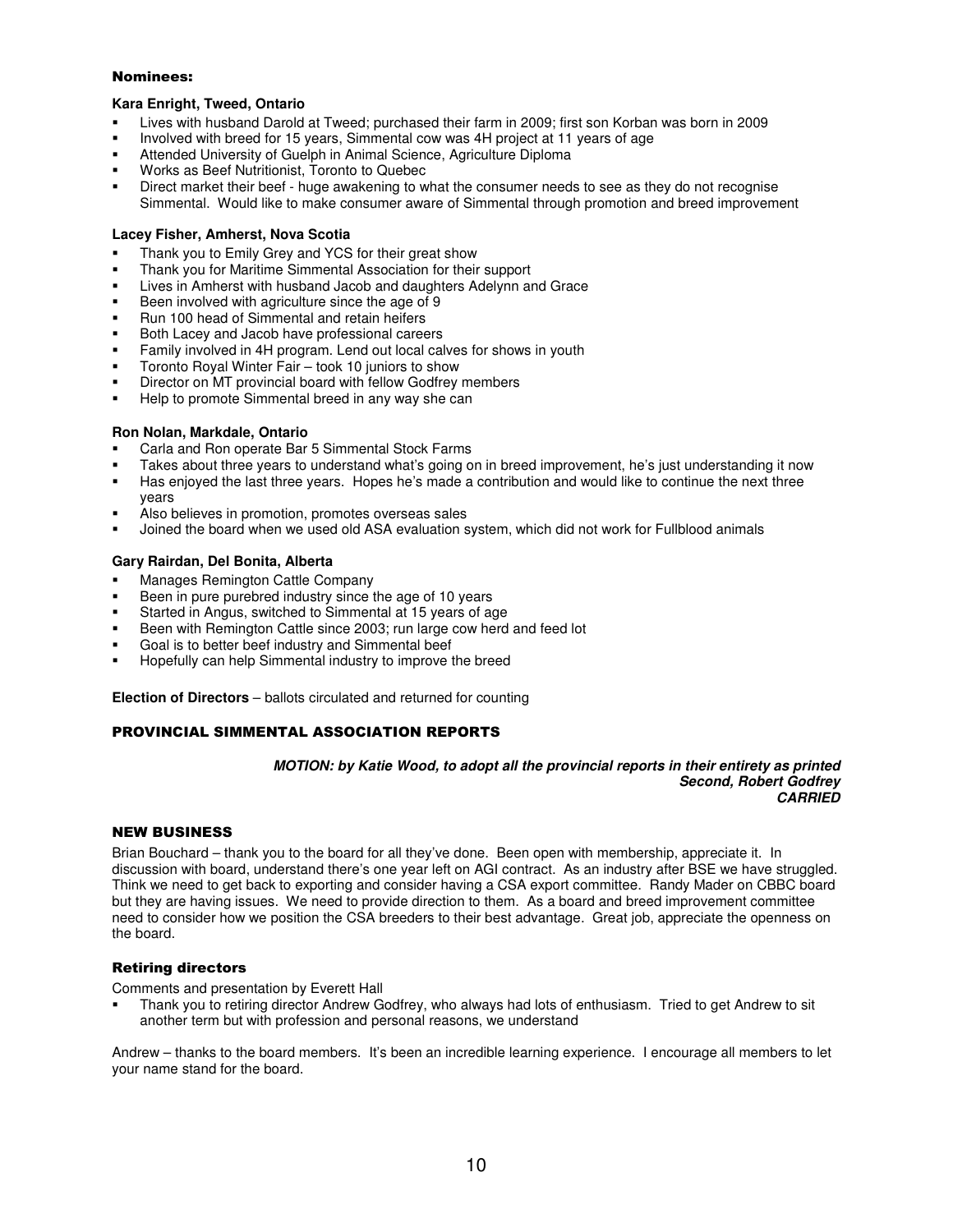Comments and presentation by Rick McIntyre to retiring President Dr. Everett Hall

 Everett, three words come to mind - dedicated, diplomatic, professional. Have known you a long time as a personal friend. Have really enjoyed working with you the past six years. Appreciate what you have given to the board

Everett – came on the board during some angst. We came through that and become united. Recognize we do have a great breed of cattle, 'One breed one world.' Substance and sizzle: substance is genetic improvement, sizzle is the promotion. Thanks again for the past six years

#### **Election Results (by ballot)**

- $\blacktriangleright$  three duly elected directors are
	- > Ron Nolan
	- $\triangleright$ Gary Rairdan
	- > Lacey Fisher

*MOTION: by Bill McLeod, to destroy the election ballots Second, Ivan Oesch CARRIED*

John Sullivan would like to thank a few people:

- Quebec Association president Phillippe Bellavance and his people. You've done a great job.
- Also to our National Young Canadian Association. To Emily and the executive, you've done a great job and done us proud.
- To everyone for being here; pleasure to show our province to you. Sincerely hope you make it back again. Welcome to our new board members.

2011 AGM and National Show – Farmfair International, November 2011

*Motion: by Robert Godfrey, to adjourn the meeting at 5:45 Second, Rae Irmie*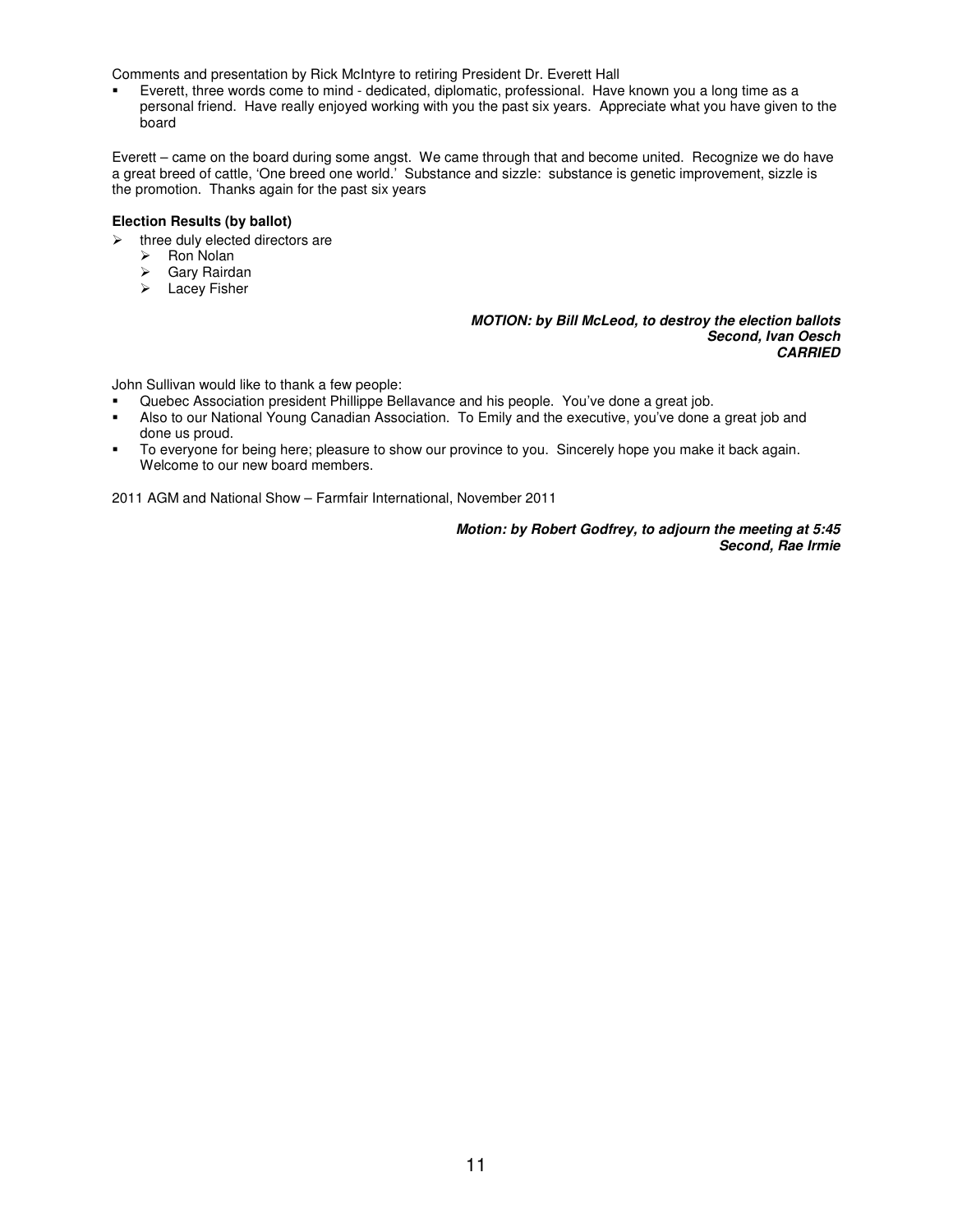## **VOTING MEMBERS:**

- a) an **ACTIVE MEMBER** in good standing, and
- b) a **YOUNG CANADIAN SIMMENTAL ASSOCIATON MEMBER** in good standing who is 18 years of age or older

who have, in the twenty-four (24) months preceding the Annual General Meeting or Special General Meeting:

- (A) registered at least one Simmental Animal with the Association
- (B) transferred into their membership at least one Simmental animal; or
- (C) participated in the Total Herd Enrollment program.

## **QUORUM**

- 40. A quorum for the transaction of business at any Annual General Meeting or Special General Meeting shall be twenty-five (25) Voting Members in good standing present in person.
- 41. No business other than election of a Chairman of the meeting and the adjournment or termination of the meeting shall be conducted at any meeting unless quorum is present at the commencement of the meeting, but quorum need not be present throughout the meeting.

## **VOTING**

45. Each Voting Member shall have one (1) vote on each matter put to the question at any meeting of Members and may vote at an Annual General Meeting or a Special General Meeting either in person or by proxy.

## **PROXIES**

- 49. Proxies shall be in writing in the "Form of Proxy" prescribed by the Association, signed by the Voting Member and need not be attested. A proxy holder must be a Voting Member and must be in attendance at the meeting for which the Voting Member has been appointed as proxy. No Voting Member shall vote as proxy for more than three (3) Voting Members.
- 50. Notwithstanding Article 49, no individual shall be at liberty to cast more than four (4) votes, whether as a Voting Member, as a representative of a Voting Member or as a proxy holder, on any matter coming before a general meeting or special meeting of the Members.

## **ELECTION OF DIRECTORS**

- 58. The Directors shall be elected by secret ballot by the Voting Members at the Annual General Meeting of the Members.
- 60. In any election for Directors the Voting Members shall vote for three candidates. Any ballot not consisting of three names shall not be counted.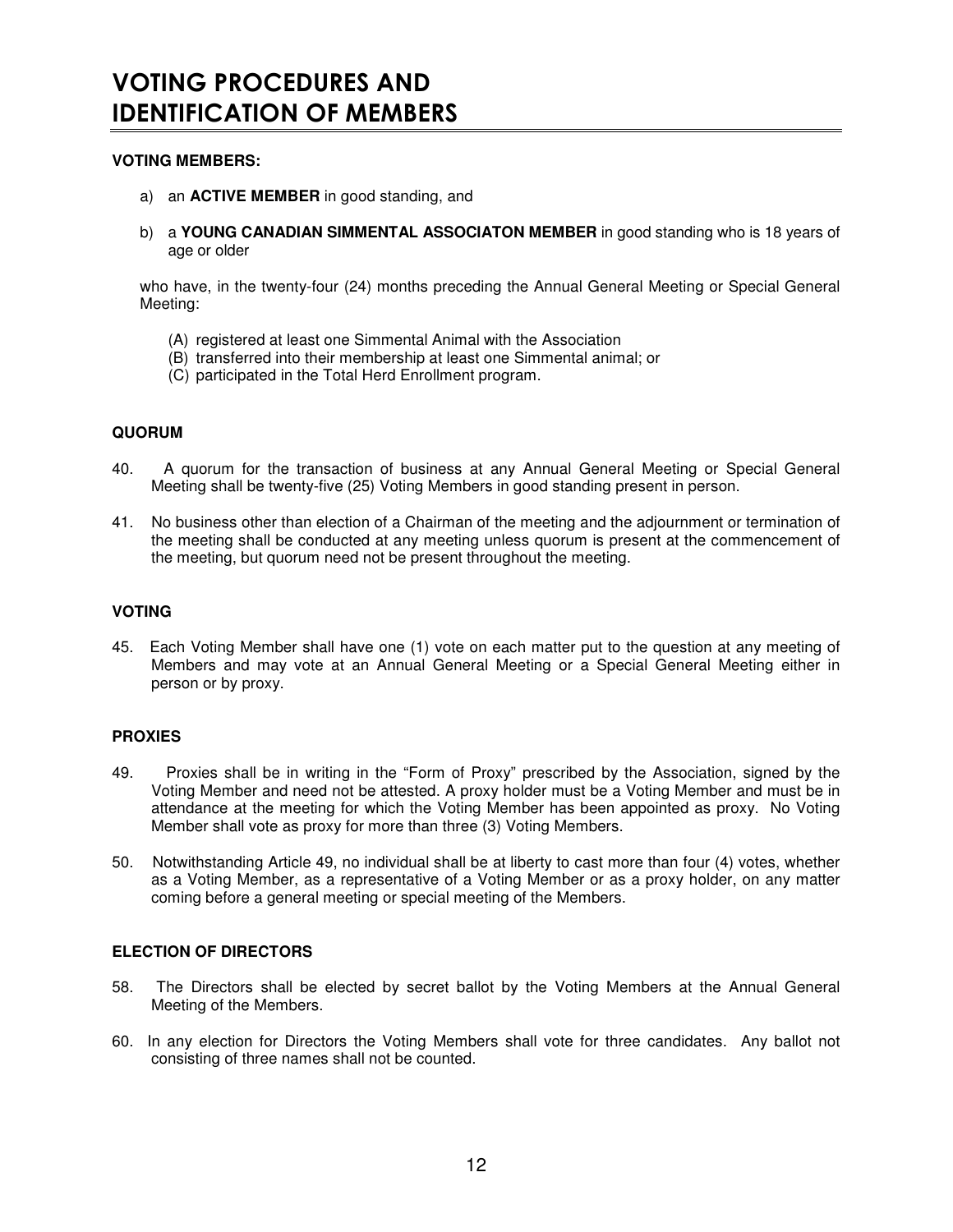# CANADIAN SIMMENTAL ASSOCIATION PRESIDENTS REPORT

Rick McIntyre

This is going to be one of the most after the fact reports given on our breed's 40 some years of history. Having said that, it is a good opportunity to explain how we got to where we are, especially in regards to our major research project that is well on its way.

This project started for the CSA board with the very generous gift from Judy Sweet aimed at research. Out of that contribution came the formation of the Garth Sweet Foundation (founding President Stewart Ainsworth) and its three arms; research, youth, and the Dr. Dixon scholarship. One of the important issues to point out is that it took several years of planning and work for this initial donation to evolve into an ongoing institution that will serve this Association extremely well as we look long into the future. A major goal and development in this whole process was the ability for GSF to provide tax receipts for donations that would come to the foundation. This was no simple easy task and rightfully so, as our government has laid out stringent rules and regulations that must be followed.

The second observation I wish to highlight from the past is the sound business foresight of management, namely Dale Kelly, and past boards that had the mental fortitude to set aside our grants received from the Genesis project, given out shortly after our infamous BSE era. This money was set aside for a day when it could be best leveraged for our whole benefit. This gave us the opportunity several years later to, in simple language, match Judy's donation and then proceed to the next stage.

This observation starts with the work of the BIC committee over many years. This committee has been served by many breeders too many to mention, but I will tip my hat to thank them for their foresight into the future. The direction for this project and our future has been driven by this group. As a personnel note in this area; I remember my Dad serving here in the 70's, I served a short term in the 80's and after now serving again recently, I believe one of the most important moves for this committee was probably done in the 90's when professional geneticists were hired and listened to. This team, namely Dr. Bob Kemp Ph.D. P.Ag. and Sean McGrath P.Ag., have been instrumental in taking this project to the next level. For several years these plans have been shaped, worked on and adapted to suite our best needs. All the while, we have not been able to communicate any of the plan to our membership because of the adaptations needed and the time involved. Major research projects seeking outside investment are not clear or definable until projects are adapted, accepted, approved and announced.

The fourth observation to our research project is just one of thank you to Bruce Holmquist. His efforts on your behalf, in regard to seeking the proper political platforms to apply and qualify this project for, were in my mind pivotal to final acceptance and approval.

My final observation. Research will be continual, that I am certain. More funds and donations will need to be sought out in the future. Work in these areas has been and will be ongoing. I encourage breeder involvement. But one of the most important areas we as a breed need are **cooperation and dedication to DATA COLLECTION**. I have thanked everyone else, but be very clear, without the untold hours of your data input that you as breeders have done over many, many years, none of this would have been possible. And just like the investments in our future that we are asking for, we collectively, will also always need more responsible, complete and timely data reporting.

These are going to be some of my last words spoken on behalf of the CSA as my term is all but completed. So in closing I wish to urge fellow breeders to get involved, take part and learn that which is now going to be forthcoming. It is unstoppable; embrace it. We are entering exciting and challenging times. I cannot hold back my excitement for this breed. We hold our destiny. The challenge is going to be keeping up the learning curve to new technologies. To fellow board members and new board members of the future, I can only say keep your eyes on the horizon, use goals, foresight, sharp pencils with sound business practice. You hold the legacy of the past and the responsibility of our future.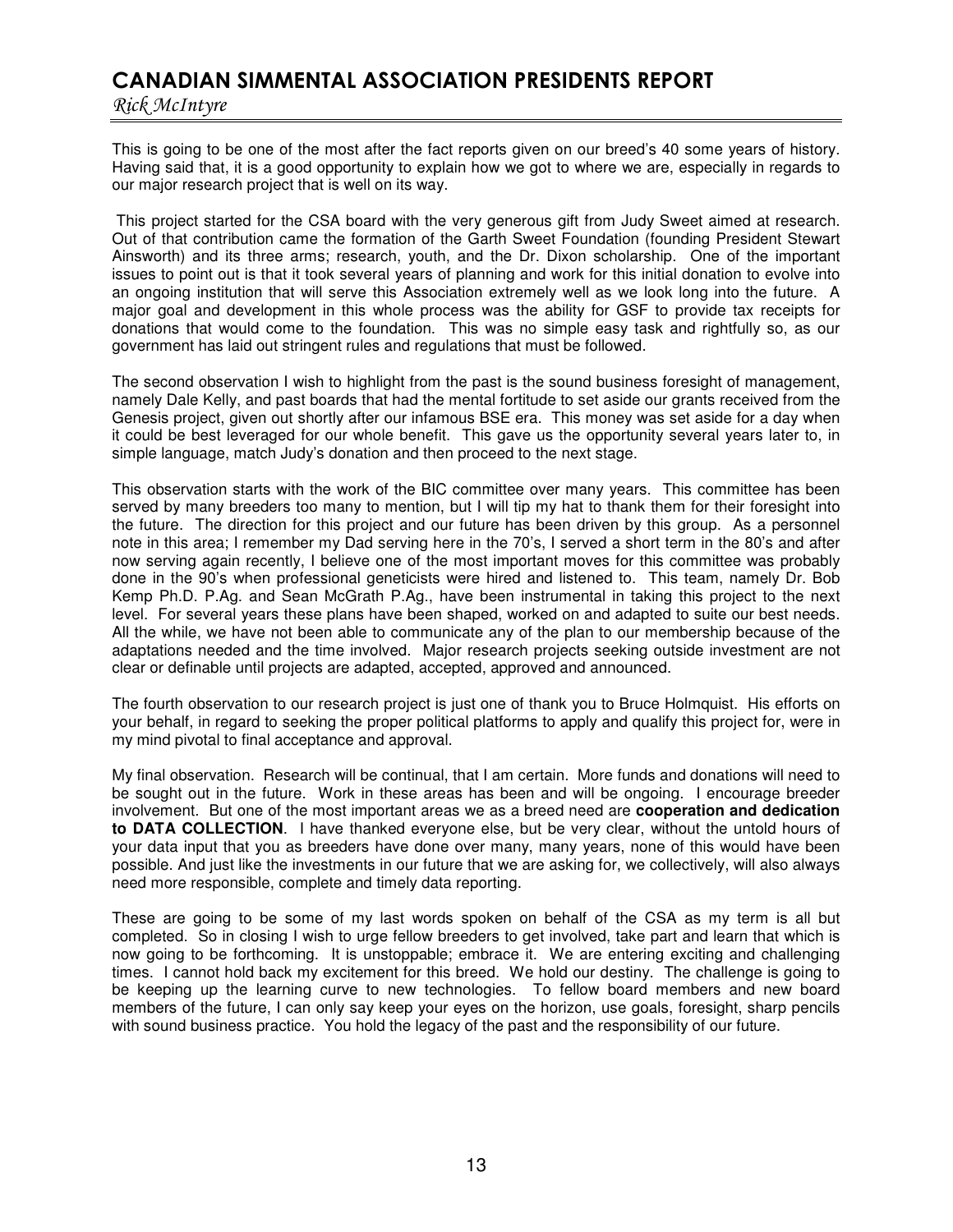# DIRECTOR OF PROGRAMMING AND EXTERNAL RELATIONS REPORT

Bruce Holmquist

2010 was a year where we saw a renewed confidence in the cattle industry. Prices in the commercial sector steadily increased through the fall months and continued strengthening to the end of the year. Simmental bull sales were exceptionally strong with prices being at the top of all breeds.

In the fall of 2010, Dr. Everett Hall completed his two year tenure as President as part of his six year term on the CSA Board of Directors. Thank you to Everett for his dedication and commitment to the Simmental Breed and to the CSA - we welcome Rick McIntyre to the CSA President position. The newly elected CSA executive was rounded out by Ron Nolan (Vice President), Fraser Redpath (Second Vice President). Thank you to our retiring director, Andrew Godfrey and welcome to our new board members, Lacey Fisher and Gary Rairdan. The contributions of the remaining directors of the CSA board also deserve recognition as it is because of their work and balance at the board table that Simmental has a clearer path to follow.

The CSA is fortunate to have a compliment of full time and contracted staff whose dedication and commitment to the Simmental breed play a very significant part of the success of our breed. Office Manager, Barb Judd and registry team, Perry Welygan & Beth Rankin offer our members exceptional service. We are also fortunate as an association to have a publication dedicated to the promotion of our breed, as well as staff members who work directly with our membership to promote their programs. Thank you to Darryl Snider (Sales Representative) and Margo Cartwright (Marketing Coordinator) for your efforts in promoting Simmental. Thank you to Emily Grey, YCSA Coordinator, for her dedication and leadership within the YCSA program. Working in the background on many of CSA's initiatives are Sean McGrath, Dr. Bob Kemp, Chris Sanford, Mike Brooks and Sandy Russell. These people add tremendous support to our day to day operations and value to our association.

MediaEdge Publishing, Today's Publishing and T Bar C continue to be our service providers in our marketing efforts. Through our publications as well as our other promotional efforts they are a constant source of expertise and services in many areas.

An important part of my position is development and directing the programming at CSA; along with these initiatives the board has determined that another focus should be to expand relationships within the entire beef industry. As a result of this mandate I have been a part of several industry committees and working groups that have dealt with topics such as animal health, livestock traceability, as well as many other industry issues. It is important that the seed-stock sector has a voice in these discussions and I am proud that we have gained a presence at the CCA and CCIA tables working on your behalf. CSA has been a very visible part of the International Livestock Congress, CCA Semi-Annual and Annual Meetings, Canadian Beef Breeds Council Board Meetings, CCIA Traceability Working Group, International Livestock Identification Agency Conference, Beef Improvement Federation, Livestock Markets Association of Canada Conference.

A considerable amount of time was also focused on positioning Simmental towards taking a leadership role in the area of genetic improvement. Through the partnerships CSA has established we are now well positioned to move the industry forward by providing superior genetics which we will identify through our programs. The CSA is committed to providing the best tools possible for our members to advance the beef industry.

The World Simmental Fleckvieh Federation held its Congress in Melbourne Australia. A large Canadian delegation attended and saw the impact that Canadian Simmental genetics has had in the development of the beef herd in Australia. The business portion of the conference saw the executive re-elected for another two year term of which I will remain as President. The technical sessions were very informative with a focus on genomic discovery within the Simmental breed. The WSFF is a financial supporter in our Canadian as well as the American genomic projects.

Simmental in Canada is on a roll and continues to gain acceptance as the Continental breed of choice as it continues its focus towards its goal of becoming the number one beef breed in the nation. Through our programs and hard work, combined with breeder support, those goals will be achieved.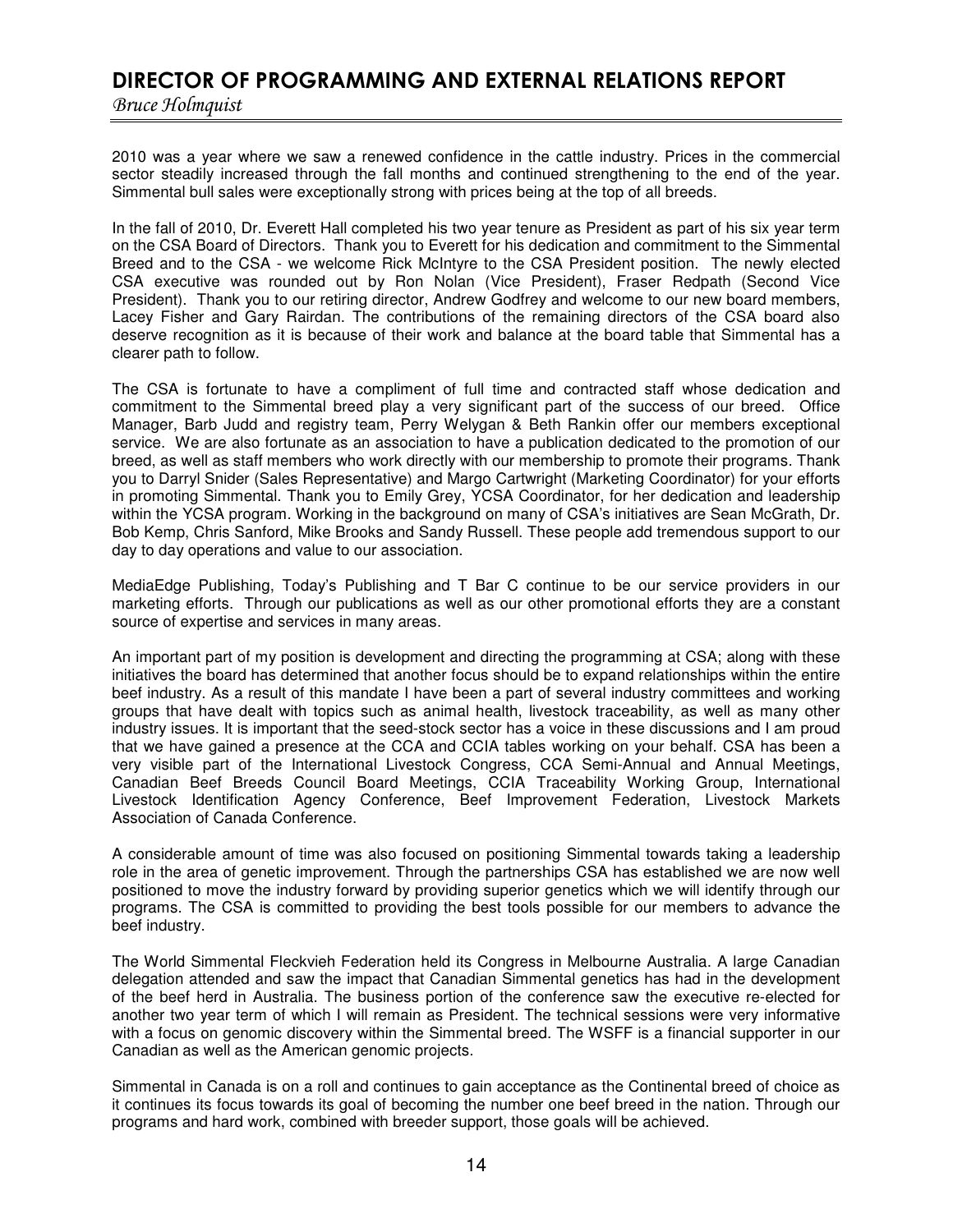

## **REVIEW ENGAGEMENT REPORT**

To the Members of Canadian Simmental Association

We have reviewed the consolidated statement of financial position of Canadian Simmental Association as at December 31, 2010 and the consolidated statements of operations, changes in net assets and cash flows for the year then ended. Our review was made in accordance with Canadian generally accepted standards for review engagements and, accordingly, consisted primarily of enquiry, analytical procedures and discussion related to information supplied to us by the association.

A review does not constitute an audit and, consequently, we do not express an audit opinion on these financial statements.

Based on our review, nothing has come to our attention that causes us to believe that these financial statements are not, in all material respects, in accordance with Canadian generally accepted accounting principles.

Calgary, Alberta

May 31, 2011 DNTW CHARTERED ACCOUNTANTS, LLP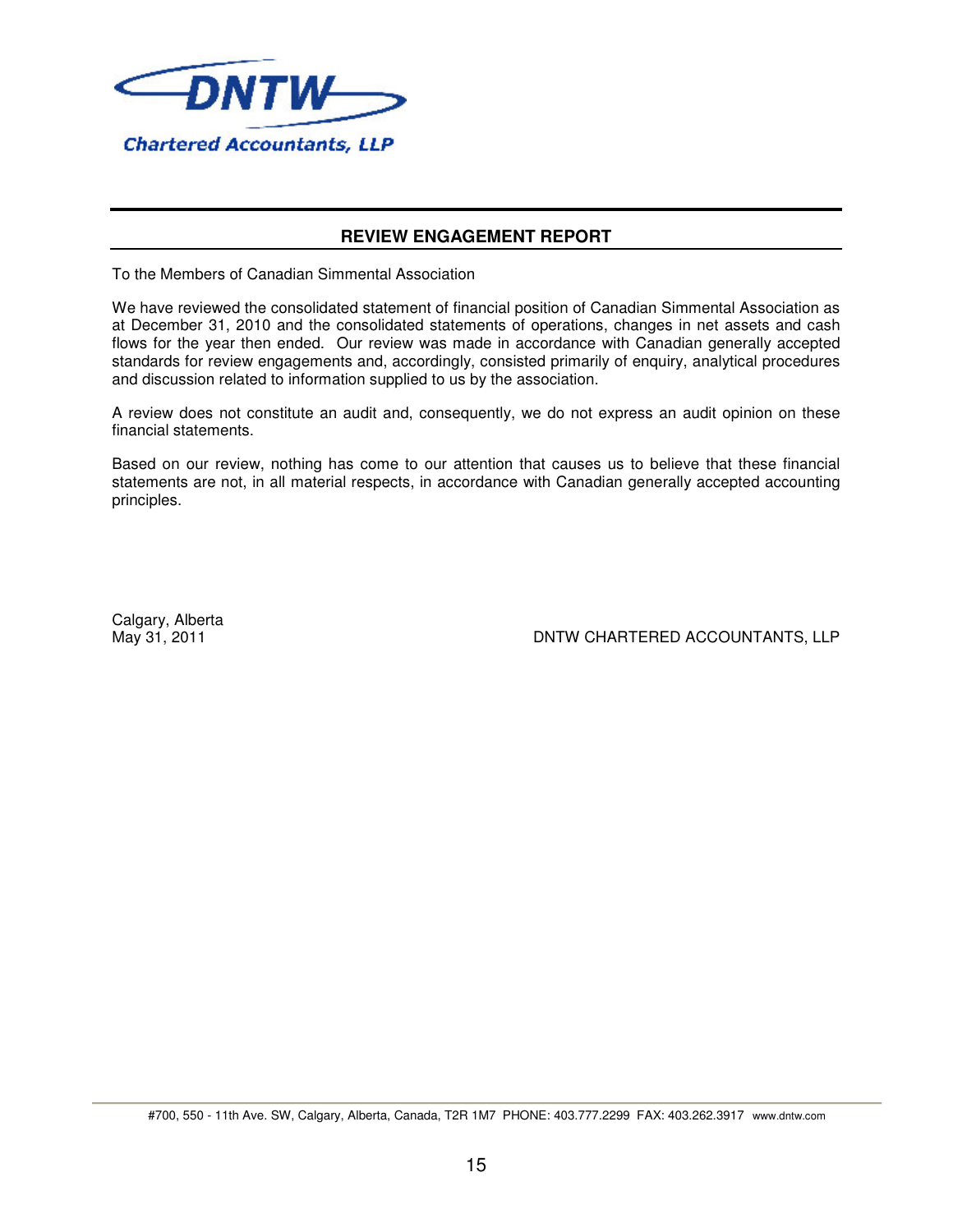## **CANADIAN SIMMENTAL ASSOCIATION Consolidated Statement of Financial Position December 31, 2010**

|                                                                                                                                                                                | 2010<br>(Unaudited)                            | 2009<br>(Unaudited)                                               |
|--------------------------------------------------------------------------------------------------------------------------------------------------------------------------------|------------------------------------------------|-------------------------------------------------------------------|
| <b>ASSETS</b>                                                                                                                                                                  |                                                |                                                                   |
| <b>CURRENT</b><br>Cash<br>Marketable securities (Note 5)<br>Accounts receivable<br>Goods and services tax recoverable<br>Due from related parties (Note 8)<br>Prepaid expenses | \$<br>260,631<br>1,059,063<br>58,427<br>13,284 | \$<br>206,715<br>1,012,764<br>98,968<br>3,070<br>166,474<br>7,272 |
|                                                                                                                                                                                | 1,391,405                                      | 1,495,263                                                         |
| PROPERTY, PLANT AND EQUIPMENT (Note 6)                                                                                                                                         | 32,567                                         | 49,142                                                            |
|                                                                                                                                                                                | \$<br>1,423,972 \$                             | 1,544,405                                                         |
| <b>LIABILITIES AND NET ASSETS</b>                                                                                                                                              |                                                |                                                                   |
| <b>CURRENT</b><br>Accounts payable<br>Goods and services tax payable<br>Deferred income (Note 7)<br>Due to related parties (Note 8)                                            | \$<br>70,669<br>13,152<br>29,315<br>25,362     | \$<br>85,543<br>30,256<br>27,099                                  |
|                                                                                                                                                                                | 138,498                                        | 142,898                                                           |
| <b>NET ASSETS</b><br>Invested in property, plant and equipment<br>Unrestricted general fund                                                                                    | 32,567<br>1,252,907                            | 49,142<br>1,352,365                                               |
|                                                                                                                                                                                | 1,285,474                                      | 1,401,507                                                         |
|                                                                                                                                                                                | \$<br>1,423,972                                | \$<br>1,544,405                                                   |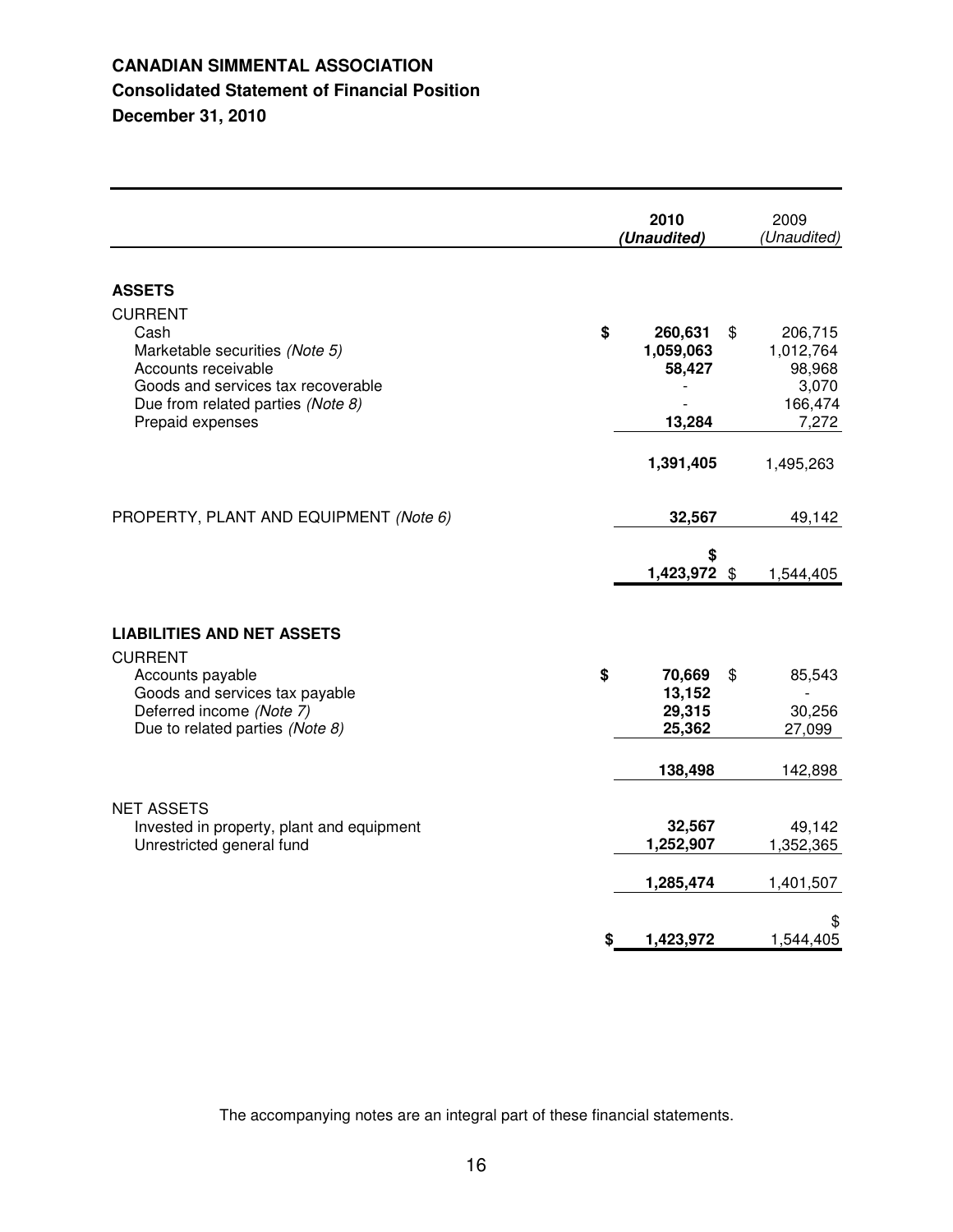# **CANADIAN SIMMENTAL ASSOCIATION Consolidated Statement of Operations**

**Year Ended December 31, 2010**

|                                                                                                                                                                                                                                                                                                                                                                                                                                                       | 2010<br>(Unaudited)                                                                                                                                                                           | 2009<br>(Unaudited)                                                                                                                                                              |
|-------------------------------------------------------------------------------------------------------------------------------------------------------------------------------------------------------------------------------------------------------------------------------------------------------------------------------------------------------------------------------------------------------------------------------------------------------|-----------------------------------------------------------------------------------------------------------------------------------------------------------------------------------------------|----------------------------------------------------------------------------------------------------------------------------------------------------------------------------------|
| <b>REVENUE</b><br>Total herd enrolment<br>Registrations<br>Memberships<br>Lab services<br><b>Transfers</b><br>Other services<br><b>CAFI</b> reimbursements                                                                                                                                                                                                                                                                                            | \$<br>510,455 \$<br>167,401<br>67,175<br>42,402<br>31,192<br>37,141<br>15,306                                                                                                                 | 527,154<br>164,560<br>68,889<br>41,194<br>28,483<br>42,696<br>20,998                                                                                                             |
| <b>EXPENSES</b>                                                                                                                                                                                                                                                                                                                                                                                                                                       | 871,072                                                                                                                                                                                       | 893,974                                                                                                                                                                          |
| Salaries and employee benefits<br>Donations to Foundation (Note 8)<br>Advertising and promotion<br>Breed improvement committee<br>Travel<br><b>Provincial levies</b><br>Computer<br>Lab service<br>Utilities, property taxes and insurance<br>Office<br>Interest and bank charges<br>Amortization<br>Postage and freight<br>Telephone<br>Professional fees<br>Sponsorship to Foundation (Note 8)<br>Annual general meeting<br>Repairs and maintenance | 309,810<br>233,994<br>79,760<br>74,406<br>73,850<br>66,604<br>44,040<br>36,770<br>30,771<br>25,873<br>22,041<br>15,673<br>19,702<br>15,624<br>11,944<br>10,000<br>8,690<br>6,371<br>1,085,923 | 315,743<br>86,582<br>78,432<br>75,771<br>66,244<br>41,000<br>37,237<br>31,136<br>27,040<br>22,957<br>18,768<br>17,551<br>17,053<br>11,268<br>22,000<br>8,499<br>7,629<br>884,910 |
| <b>OTHER INCOME</b><br>Interest<br>Realized gain/(loss) on marketable securities<br>Unrealized gain/(loss) on marketable securities<br>Bova Can Payout                                                                                                                                                                                                                                                                                                | (214, 851)<br>31,507<br>2,476<br>61,889<br>(118, 979)                                                                                                                                         | 9,064<br>42,115<br>6,804<br>(63, 743)<br>26,268<br>20,508                                                                                                                        |
| SIMMENTAL COUNTRY MAGAZINE (SCHEDULE 1)                                                                                                                                                                                                                                                                                                                                                                                                               | 2,946                                                                                                                                                                                         | (4,022)                                                                                                                                                                          |
| DEFICIENCY OF REVENUE OVER EXPENSES                                                                                                                                                                                                                                                                                                                                                                                                                   | \$<br>$(116,033)$ \$                                                                                                                                                                          | 16,486                                                                                                                                                                           |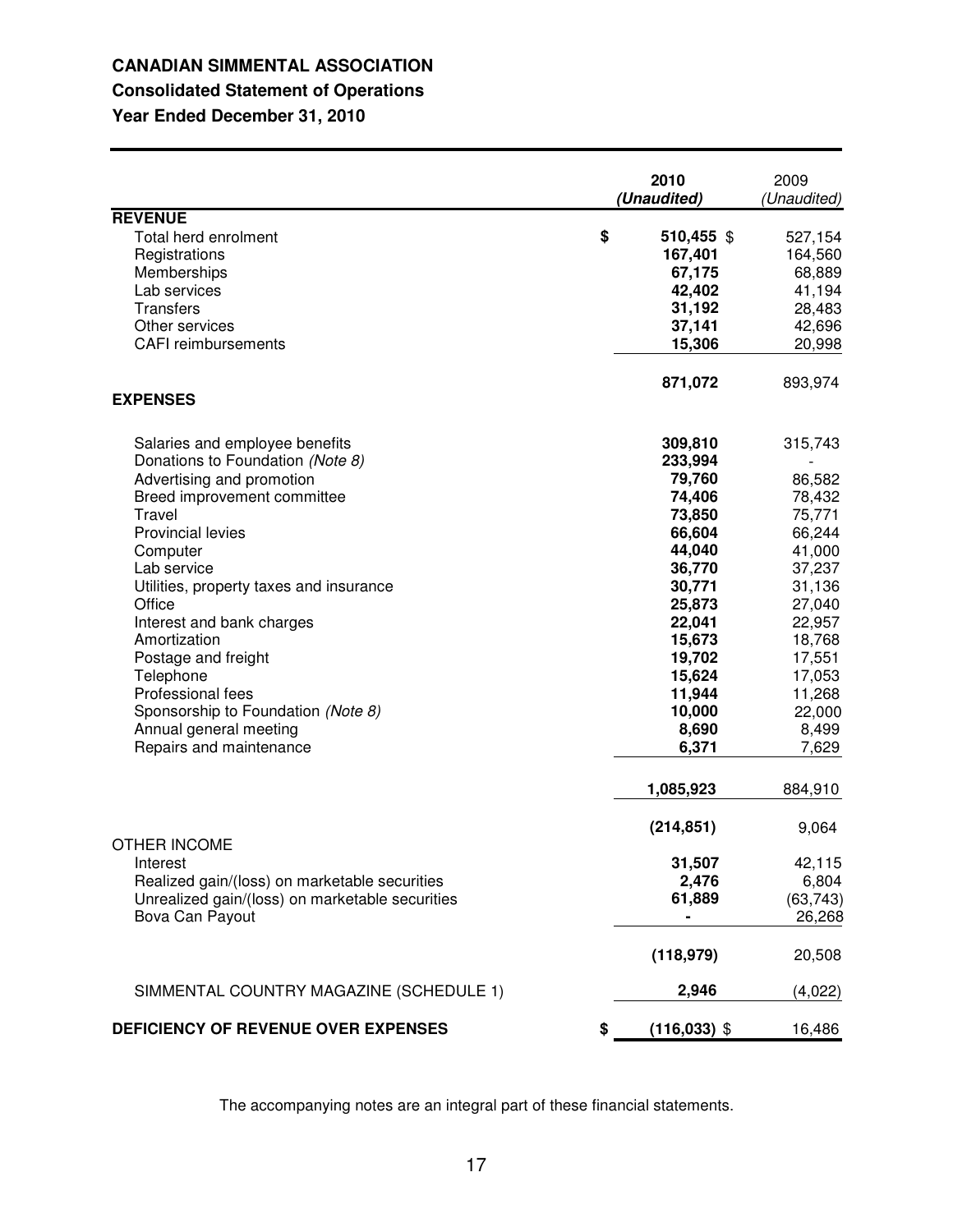# **CANADIAN SIMMENTAL ASSOCIATION Consolidated Statement of Changes in Net Assets Year Ended December 31, 2010**

|                                         | Unrestricted general Invested in property<br>fund | and equipment | 2010<br>(Unaudited)       | 2009<br>(Unaudited) |
|-----------------------------------------|---------------------------------------------------|---------------|---------------------------|---------------------|
|                                         |                                                   |               |                           |                     |
| <b>NET ASSETS –</b><br><b>BEGINNING</b> | \$<br>1,352,365                                   | \$            | 49,142<br>1,401,507<br>S. | \$1,385,021         |
| Investment in property<br>and equipment | ۰                                                 |               | ٠                         |                     |
| Deficiency of revenue<br>over expenses  | (99,458)                                          |               | (116, 033)<br>(16, 575)   | 16,486              |
| <b>NET ASSETS - END</b>                 | 1,252,907<br>\$                                   | \$            | 32,567<br>1,285,474<br>S  | \$1,401,507         |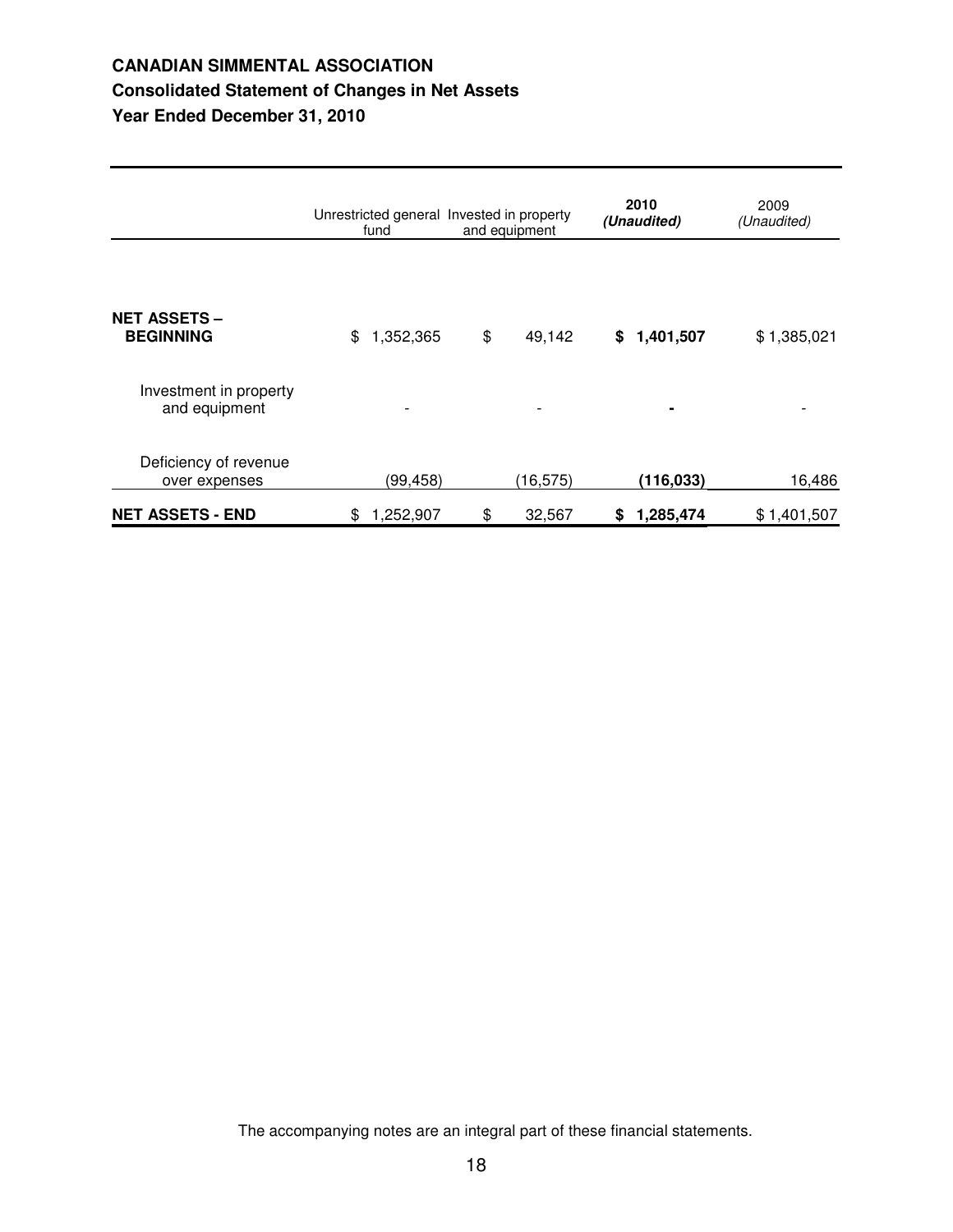## **CANADIAN SIMMENTAL ASSOCIATION Consolidated Statement of Cash Flows**

# **Year Ended December 31, 2010**

**2010** 2009<br> **Property** *(Unaudited) (Unaudited) (Unaudited)* **OPERATING ACTIVITIES** Deficiency of revenue over expenses **\$ (116,033)** \$ 16,486 Items not affecting cash: Amortization **16,575** 19,670 Realized loss on marketable securities (2,476) (6,804)<br>Unrealized loss on marketable securities (61,889) (63,743 Unrealized loss on marketable securities **(61,889)** 63,743 **(163,823)** 93,095 Changes in non-cash working capital: Accounts receivable **40,541** 36,793<br>Accounts payable **40,541** 36,793<br>(14,874) 36,297) Accounts payable **(14,874)** (14,874) Deferred income (941) (3,882)<br>
Prepaid expenses (6,012) (3,882) **Prepaid expenses** GST payable (receivable) **16,222** 287 **34,936** 8,789 Cash flow from (used by) operating activities **(128,887)** 101,884 **INVESTING ACTIVITIES** Purchase of property, plant and equipment **-** (900) Purchases of marketable securities **(575,946)** (396,609)<br>Proceeds on disposal of marketable securities **(575,946)** (396,609) Proceeds on disposal of marketable securities **594,011** 483,103 Cash flow from (used by) investing activities **18,065** 85,594 **FINANCING ACTIVITY** Advances from (to) related parties *(Note 6)* **164,738** (103,007) **INCREASE (DECREASE) IN CASH FLOW 53,916** 84,471 Cash - Beginning of year **206,715** 122,244 **CASH - END OF YEAR \$ 260,631** \$ 206,715 **CASH FLOWS SUPPLEMENTARY INFORMATION** Interest received **\$ 31,507** \$ 42,462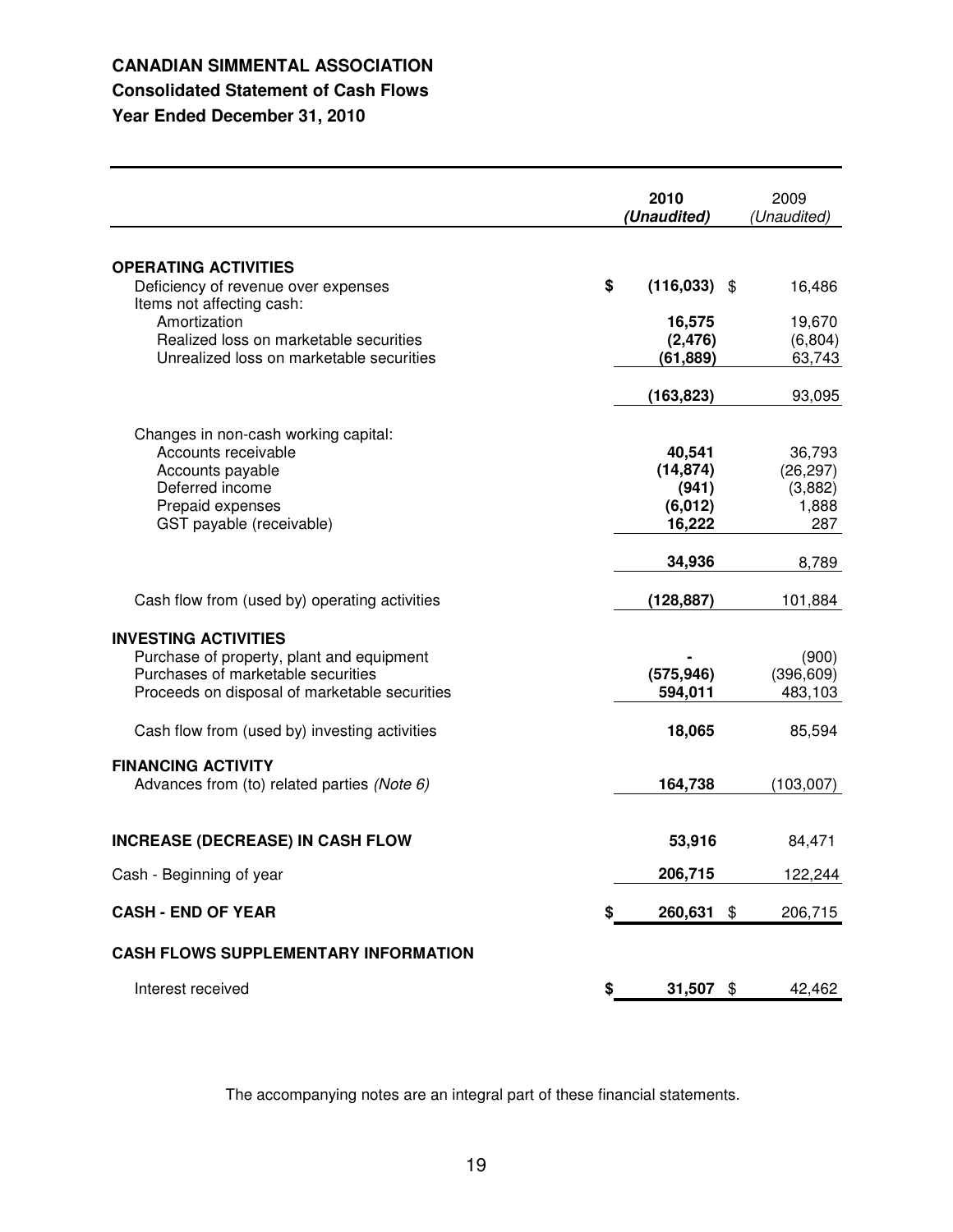## 1. DESCRIPTION OF BUSINESS

Canadian Simmental Association (the "Association") was formed for the encouragement, development and regulation of breeding of Simmental cattle in Canada. It is incorporated under the Federal Animal Pedigree Act which imposes rules of conduct on the Association and its members acting as purebred livestock breeders.

These consolidated financial statements include the accounts of the Canadian Simmental Association and its wholly-owned subsidiary, Simmental Country (1997) Ltd. All are exempt from corporate income taxes as they are non-profit organizations. All inter-company balances and transactions have been eliminated.

## 2. CHANGE IN ACCOUNTING POLICIES

Effective January 1, 2010, the Association adopted the additional requirements of CICA Handbook Section 4400 – "Financial Statement Presentation by Not-for-profit Organizations", which requires not-for-profit organizations to adopt disclosure standards similar to for-profit organizations, particularly the presentation of a statement of cash flows. The Association has previously been in compliance with all of these standards and accordingly these provisions have no material impact on its financial statements.

Effective January 1, 2010, the Association adopted CICA Handbook Section 4470 - "Disclosure of Allocated Expenses by Not-for-Profit Organizations", which will require not-for-profit organizations that make allocations of general support and fundraising costs to other functions to disclose the policies adopted for the allocation of expenses among functions, the nature of expenses being allocated, the basis on which allocations have been made and the functions to which they have been allocated. The adoption of this standard did not have a material impact on the financial statements.

## 3. SUMMARY OF SIGNIFICANT ACCOUNTING POLICIES

## Measurement uncertainty

The preparation of financial statements in conformity with Canadian generally accepted accounting principles requires management to make estimates and assumptions that affect the reported amount of assets and liabilities, disclosure of contingent assets and liabilities at the date of the financial statements and the reported amounts of revenues and expenses during the period. Such estimates are periodically reviewed and any adjustments necessary are reported in earnings in the period in which they become known. Actual results could differ from these estimates.

## Cash and cash equivalents

The Association considers all investments with maturities of three months or less and demand bank loans that are being utilized periodically for day to day operations to be cash equivalents.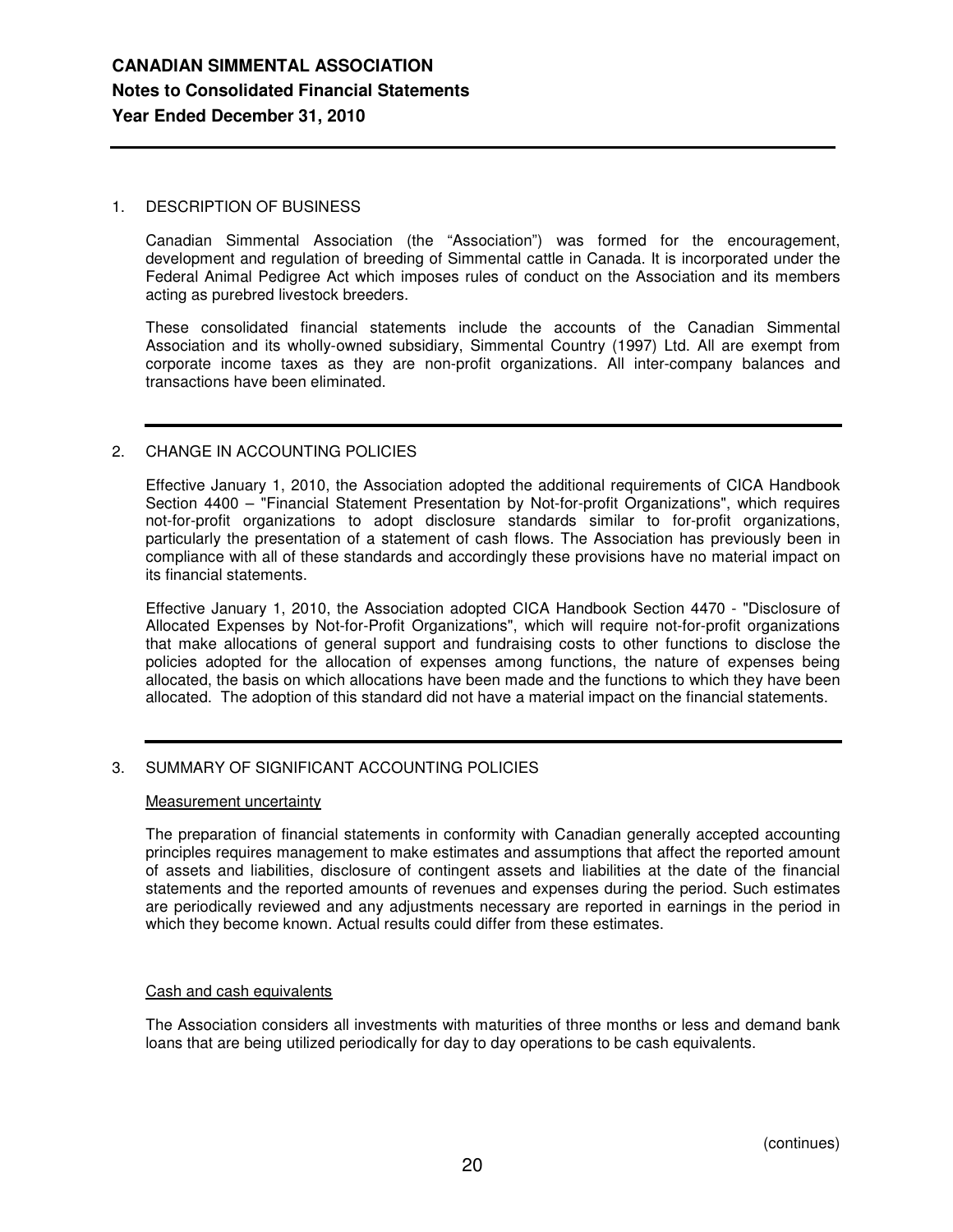## Property, plant and equipment

Property, plant and equipment are stated at cost less accumulated amortization. Property, plant and equipment are amortized over their estimated useful lives at the following rates and methods:

| Condominium            | 20 years |
|------------------------|----------|
| Land improvements      | 10 years |
| Computer equipment     | 3 years  |
| Furniture and fixtures | 10 years |
| Publishing rights      | 10 years |

straight-line method straight-line method straight-line method straight-line method straight-line method

The Association regularly reviews its property, plant and equipment to eliminate obsolete items. Government grants are treated as a reduction of property, plant and equipment cost.

### Revenue recognition

The Association follows the deferral method of accounting for contributions. Restricted contributions are recognized as revenue in the year in which the related expenses are incurred. Unrestricted contributions are recognized as revenue when received or receivable if the amount to be received can be reasonably estimated and collection is reasonably assured.

Total herd enrolment, memberships, registrations and subscription revenue is recognized in the period to which it relates.

Revenue for service is recognized when the services are rendered.

Advertising revenue is recorded in the month of the issue. Payments in advance are recorded as deferred income and classified as a current liability.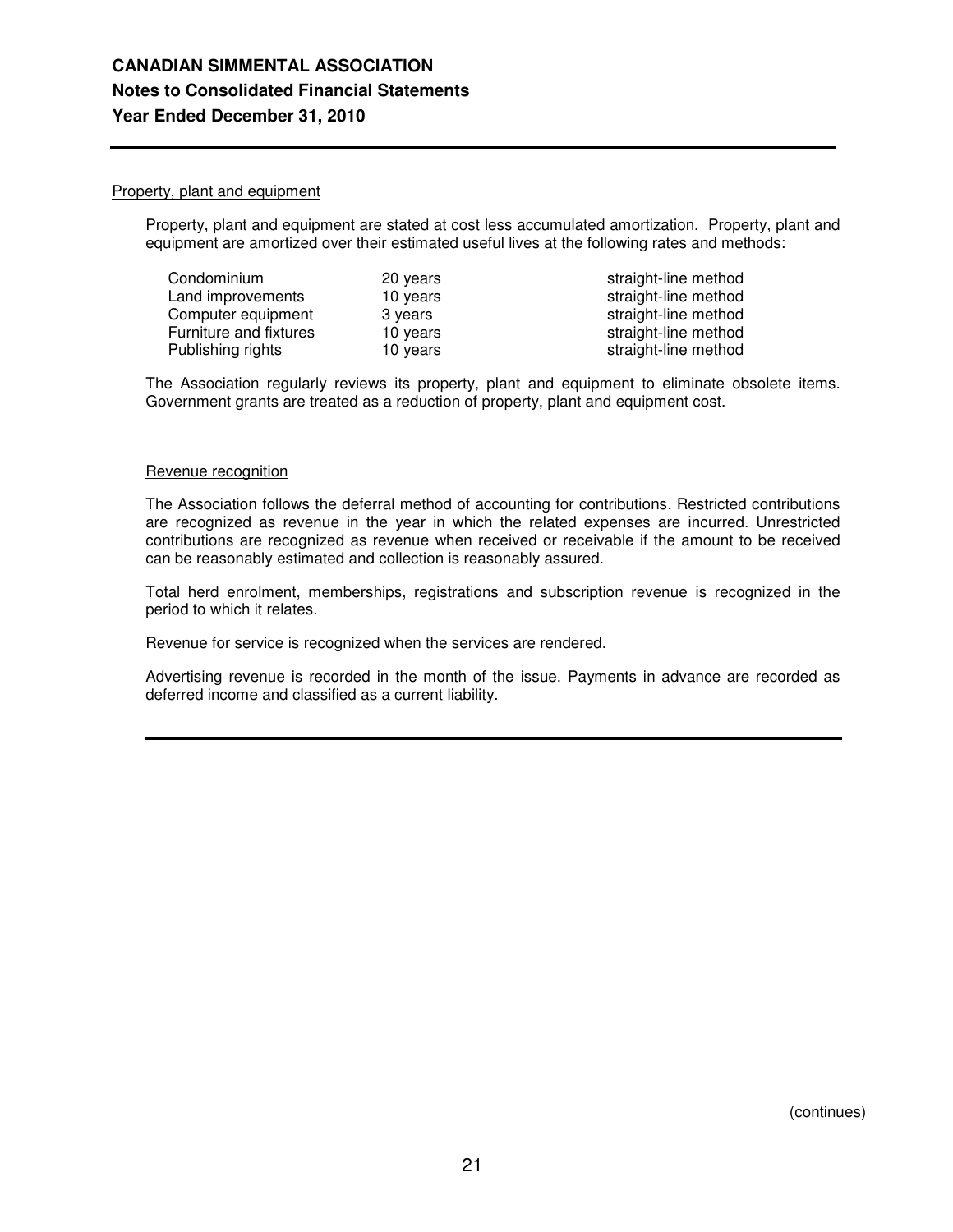## 4. FUTURE ACCOUNTING CHANGES

In December 2010, the Canadian Accounting Standards Board ("AcSB") issued a new section for Not-for-Profit Organizations relating to fiscal years beginning on or after January 1, 2012, which will replace Canada's current Generally Accepted Accounting Principles for all Not-for-Profit Organizations. The Association is currently assessing how the new standards will affect the financial statements.

## 5. MARKETABLE SECURITIES

Marketable investments consisting of bonds, T-bills and term deposits earn interest at rates which vary from 1.06% to 5.15% (2009 – 2.95% to 7.00%). These investments mature at various dates from April 2011 to February 2020.

## 6. PROPERTY, PLANT AND EQUIPMENT

|                               | Cost             | Accumulated<br>amortization | 2010<br><b>Net book</b><br>value | 2009<br>Net book<br>value |
|-------------------------------|------------------|-----------------------------|----------------------------------|---------------------------|
| Condominium                   | \$<br>235,999 \$ | 235,999 \$                  | $\blacksquare$                   | \$                        |
| Publishing rights             | 233,000          | 233,000                     | ۰                                |                           |
| Computer equipment /          |                  |                             |                                  |                           |
| software                      | 188,330          | 187,517                     | 813                              | 5,888                     |
| <b>Furniture and fixtures</b> | 162,384          | 157,810                     | 4,574                            | 10,735                    |
| Condominium improvements      | 53,389           | 26,209                      | 27,180                           | 32,519                    |
|                               | \$<br>873,101 \$ | 840,535 \$                  | 32,567                           | \$<br>49,142              |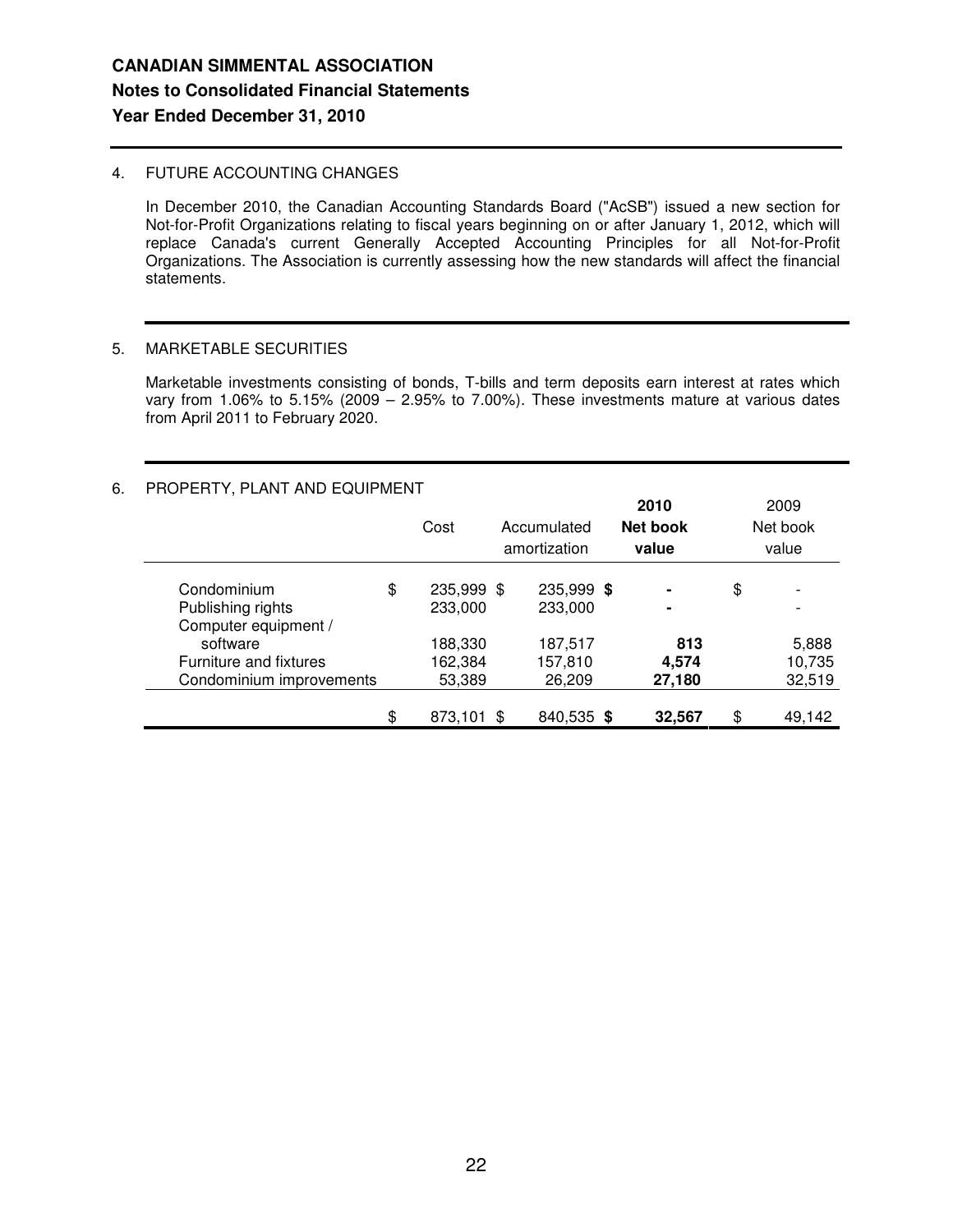## 7. DEFERRED INCOME

|    |                                                             | 2010                         |    | 2009            |  |
|----|-------------------------------------------------------------|------------------------------|----|-----------------|--|
|    | Member deposits<br>Magazine subscriptions                   | \$<br>26,381 \$<br>2,934     |    | 24,943<br>5,313 |  |
|    |                                                             | \$<br>29,315 \$              |    | 30,256          |  |
|    |                                                             |                              |    |                 |  |
| 8. | <b>RELATED PARTIES</b>                                      |                              |    |                 |  |
|    |                                                             | 2010                         |    | 2009            |  |
|    | Related party transactions                                  |                              |    |                 |  |
|    | The Garth Sweet Foundation                                  |                              |    |                 |  |
|    | Common directors and management<br>Sponsorship<br>Donations | \$<br>$11,265$ \$<br>233,994 |    | 22,000          |  |
|    |                                                             | \$<br>245,259                | \$ | 22,000          |  |

The Association received a gift of \$250,000 from one of its members on November 8th, 2008 specifically to be used for research and development in the Simmental breed with a primary focus on genetic improvement. In addition, the Association's Board agreed to match the gift, bringing the total to \$500,000. With this gift, the Association renamed its recently established foundation to the Garth Sweet Simmental Foundation ("Foundation"). As the Foundation registered as a charity under the Income Tax Act in 2010, the Association has decided to write off the inter-company loans with the Foundation in 2010 as donations.

These transactions are in the normal course of operations and are measured at the exchange amount, which is the amount of consideration established and agreed to by the related parties.

| Due to (from) related parties                  |                |           |
|------------------------------------------------|----------------|-----------|
| Auction, calendar, etc proceeds                | 25.362 \$      | 27.099    |
| Loan from The Garth Sweet Simmental Foundation | $\blacksquare$ | 166,474)  |
|                                                |                |           |
|                                                | 25.362         | (139,375) |
|                                                |                |           |

Advances from the related party are non-interest bearing and have no set repayment terms.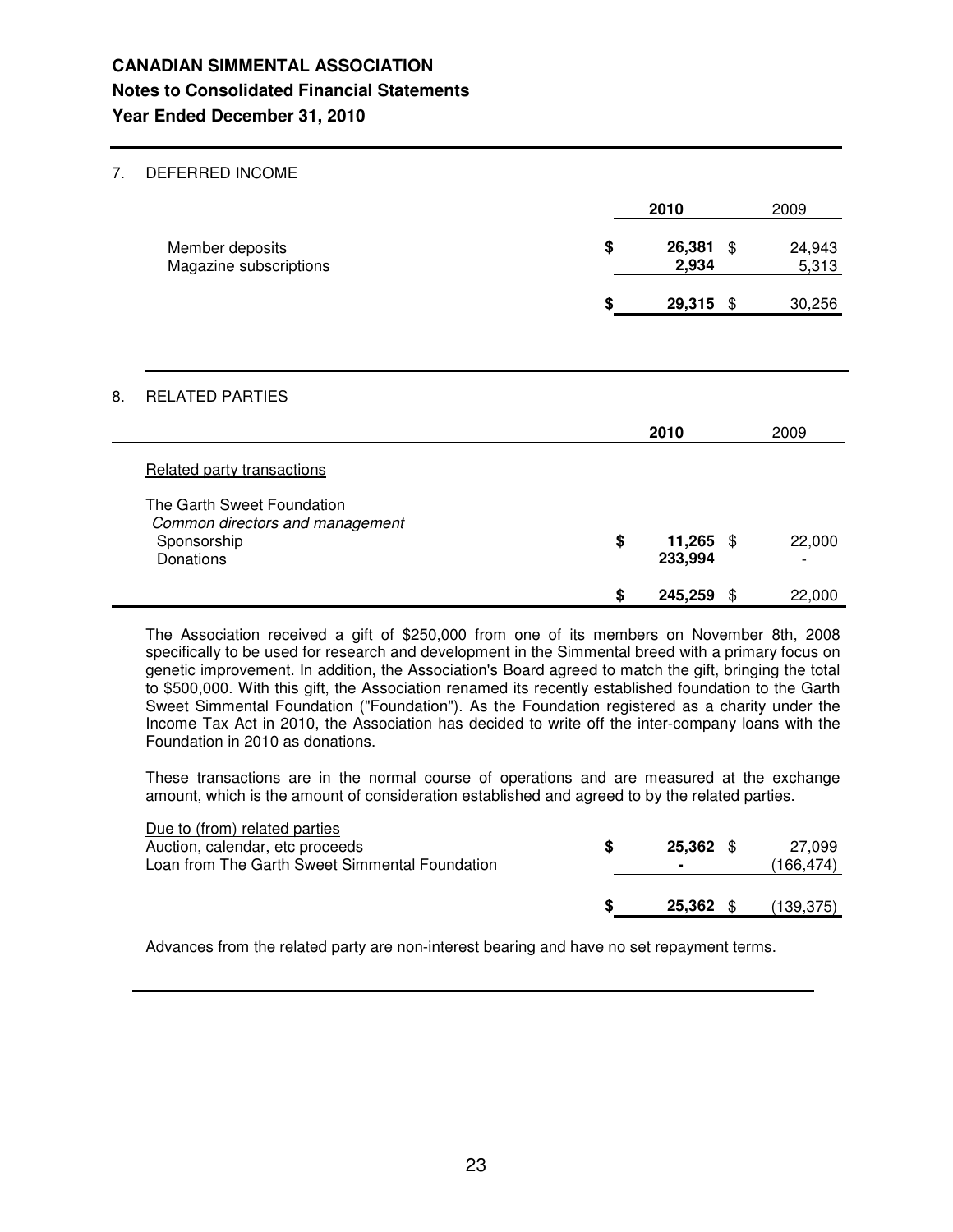## 9. FINANCIAL INSTRUMENTS

The Association's financial instruments include cash, marketable securities, accounts receivable, deposits, and accounts payable. Cash and marketable securities are classified as "held for trading", accounts receivable is classified as "loans and receivables", and accounts payable is classified as "other financial liabilities". The Association's carrying value of the financial instruments approximates their fair value.

Credit Risk

Credit risk arises from the potential that a counter party will fail to perform its obligations. The Association is exposed to credit risk from its members and customers. Its customers are primarily in the agricultural industry. In order to reduce its credit risk, the Association conducts regular reviews of its existing members and customers' credit performance. An allowance for doubtful accounts is established based upon factors surrounding the credit risk of specific accounts, historical trends and other information. The Association has a significant number of members and customers which minimizes concentration of credit risk.

Interest risk

Interest risk is the risk that future cash flows associated with a monetary financial instrument will fluctuate in amount with changes to interest rates. The Association manages its portfolio investments based on its cash flow needs and with a view of optimizing its interest income.

Currency Risk

Currency risk is the risk to the Association's earnings that arise from fluctuations of foreign exchange rates and the degree of volatility of these rates. The Association is exposed to foreign currency exchange risk on cash, accounts receivable, and accounts payable held in U.S. dollars. The Association does not use derivative instruments to reduce its exposure to foreign currency risk.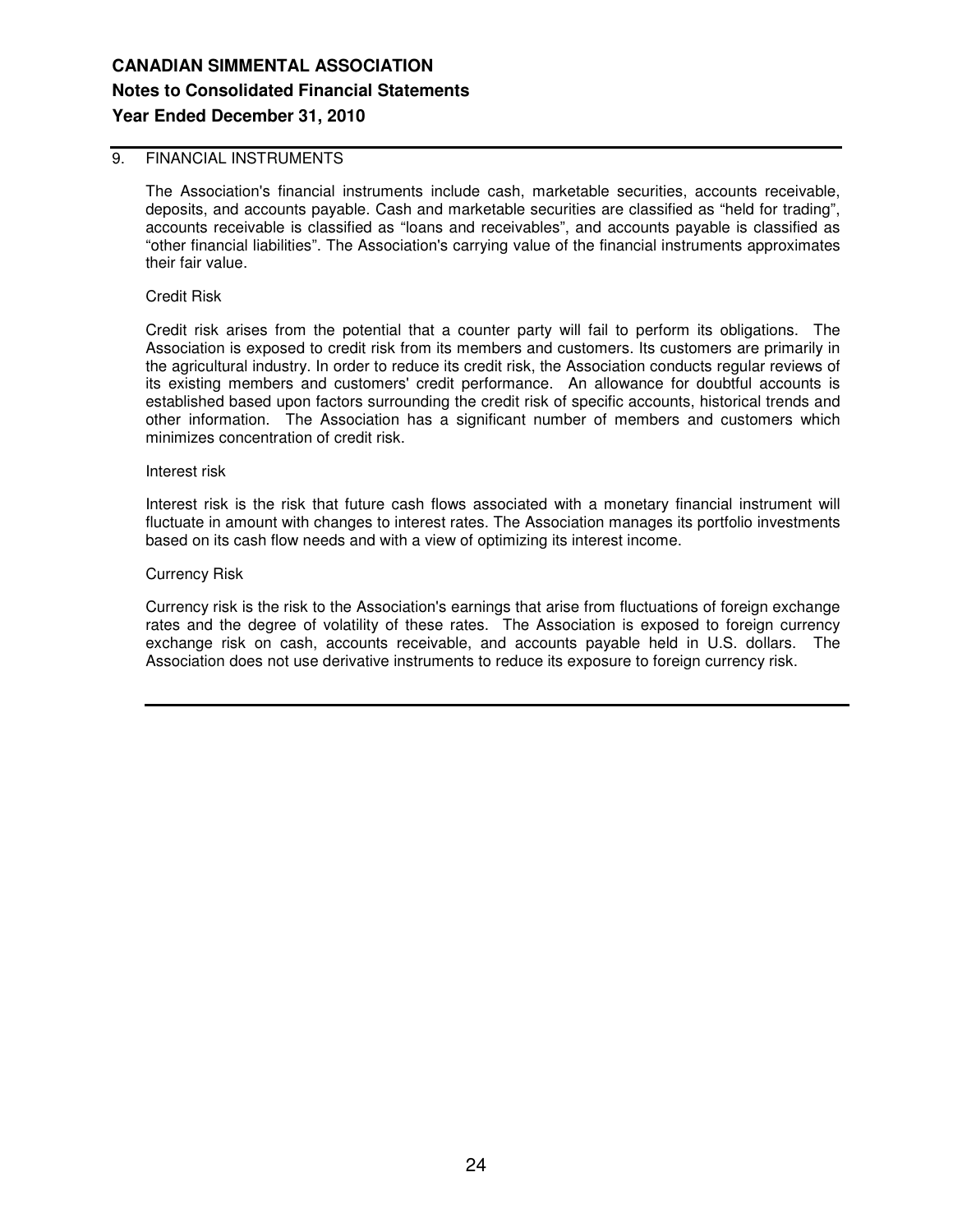### 10. CONTRACTUAL OBLIGATIONS

The Association has entered into a contract with a publishing company for the production of Simmental Country magazine and Commercial Country magazine. The contract is effective from September 2009 to September 2013 and payments are based on the number of pages per issue.

### 11. CAPITAL DISCLOSURE

The Association manages its capital to ensure that it will be able to continue as a going concern while maximizing the benefit to members through a suitable debt and net assets balance appropriate for a not-for-profit organization of the Association's size and status. The Association's overall strategy remains unchanged from 2009.

The capital structure of the Association consists of internally restricted funds, a capital asset fund, and unrestricted funds.

## 12. CONTRIBUTED MATERIALS AND SERVICES

The Board of Directors volunteer their time to attend board meetings and represent the Association at events. Members also volunteer their time to organize and operate the provincial association and represent the Association at events. Due to the difficulty of determining the fair value of volunteer hours, contributed services are not recognized in the financial statements.

## 13. COMPARATIVE FIGURES

Some of the comparative figures have been reclassified to conform to the current year's presentation.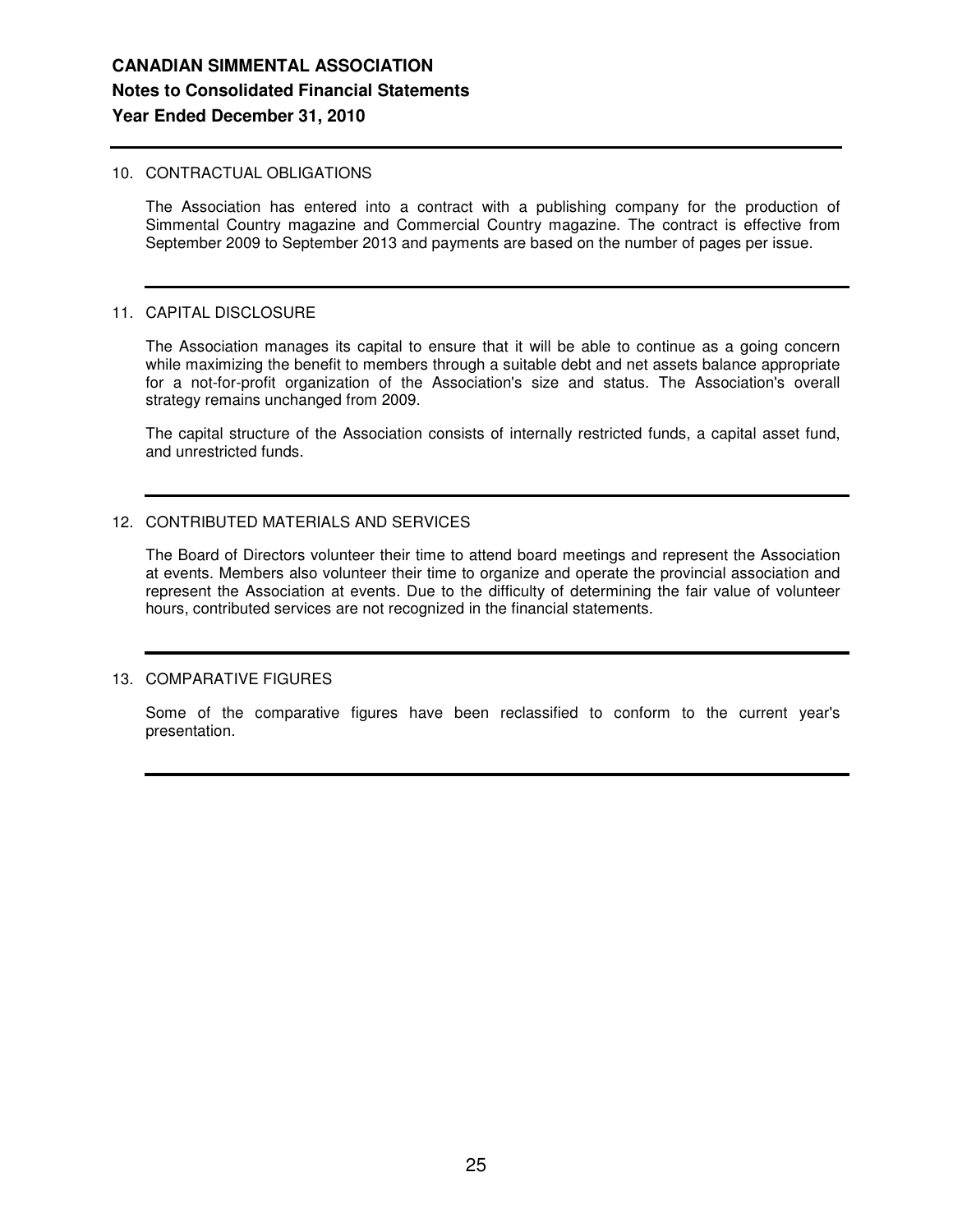## . SCHEDULE 1

## **SIMMENTAL COUNTRY MAGAZINE**

Schedule of Operations Year Ended December 31, 2010

|                                     | 2010<br>(Unaudited) | 2009<br>(Unaudited) |
|-------------------------------------|---------------------|---------------------|
|                                     |                     |                     |
| Revenue                             |                     |                     |
| Advertising                         | \$<br>273,488       | \$<br>271,027       |
| Subscriptions                       | 25,999              | 28,005              |
| Other                               | 35,420              | 36,727              |
|                                     | 334,907             | 335,759             |
| <b>Direct expenses</b>              |                     |                     |
| Printing                            | 178,272             | 184,439             |
| Salaries and employee benefits      | 113,143             | 108,315             |
| Office and miscellaneous            | 1,114               | 3,188               |
| Travel and promotion                | 32,878              | 35,660              |
| Amortization                        | 902                 | 902                 |
| Telephone                           | 4,559               | 5,441               |
| Bad debt recovery                   |                     | (545)               |
| Postage                             | 506                 | 1,594               |
| Interest and bank charges           | 587                 | 787                 |
|                                     | 331,961             | 339,781             |
| Deficiency of revenue over expenses | \$<br>2,946         | \$<br>(4,022)       |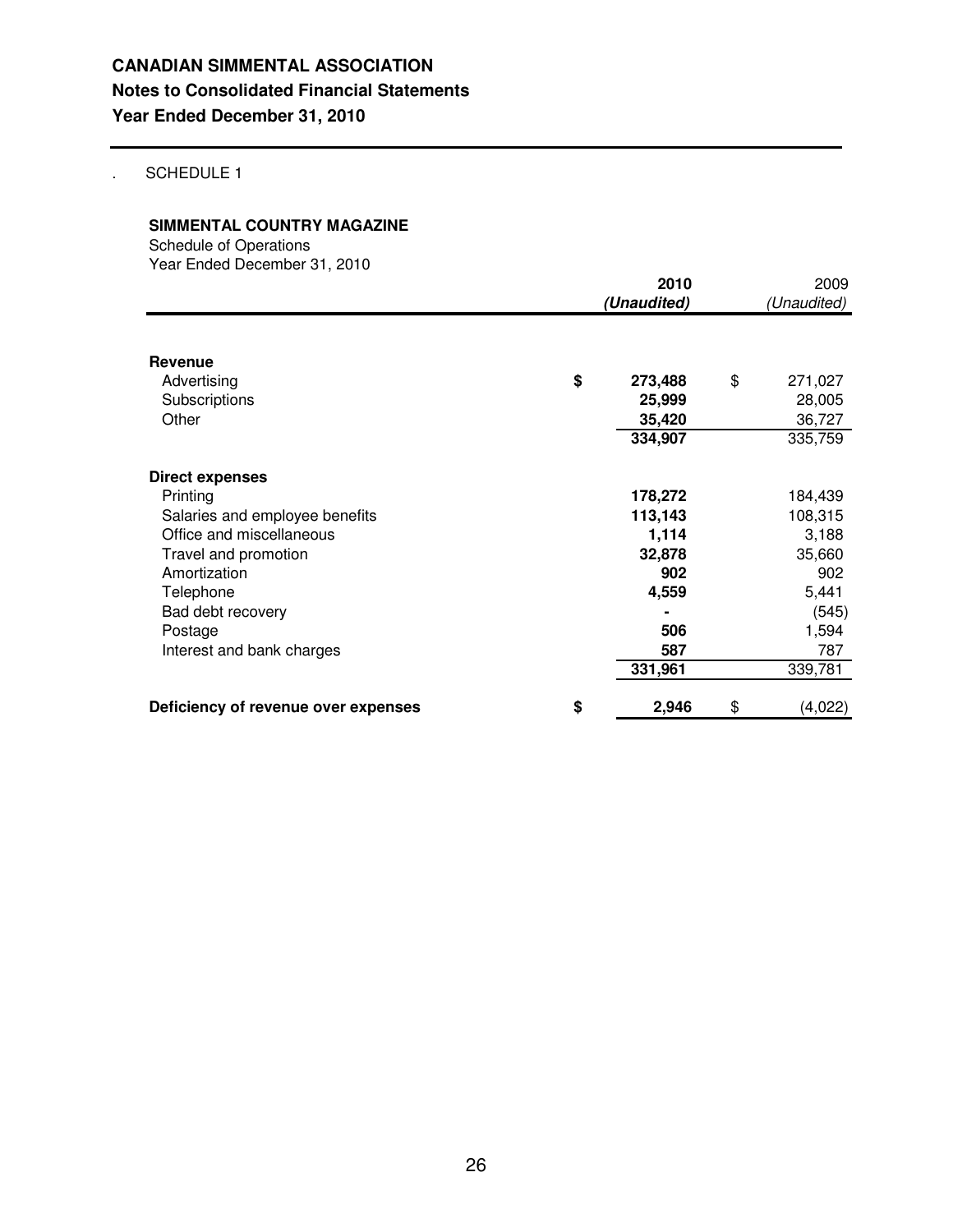# ADVERTISING/PROMOTION AND SIMMENTAL COUNTRY REPORT

Fraser Redpath - Committee Chair

Committee members: Fraser Redpath (Chair), Randy Mader, John Sullivan, Lacey Fisher, Don Lundberg Tara Fritz, Bill Swenson.

Staff members: Bruce Holmquist, Margo Cartwright, Darryl Snider

If Simmental Bull Sales are any measure of success, 2010 was another productive year for the CSA marketing and promotion committee. Our Marketing and Promotion Committee met twice last year; in March and November, to brainstorm and plan the marketing efforts for the CSA. We continued our advertising in the Cattlemen's magazine with annual contract including page ads and business card ads. We also advertised in the Angus Advantage magazine to showcase the cross breeding advantages of our breed.

Our monthly E-newsletter is used to highlight CSA policies and procedures and to promote activities happening in the Simmental community. We encourage the provincial associations to forward news items and activities to be included in our calendar and newsletters.

The Simmental Country and Commercial Country magazines are the official publication of the CSA membership. We encourage all members to advertise in these publications when promoting your programs. These magazines are distributed to Simmental and commercial cattle producers across the country and electronic copies are also available online for worldwide and timelier viewing.

Our relationship with our publisher, MediaEdge, continues to work well. Although we have experienced mailing delays of our publications through Canada Post we are not alone in this experience and are doing our best to work through these challenges.

To assist in creating a unified National marketing strategy, Simmental promotional material and clothing are available through the CSA office. These items include cups, brochures, pamphlets, magazines, calving books, etc. We have continued our relationship with ImageWear/ Mark's Work Wearhouse and CSA members receive 10% off when using their discount card. There is also the ability to have the CSA logo put on the articles of clothing when requested.

The CSA continues to be an active sponsor of several industry events this past year; the International Livestock Congress - Calgary 2010, T Bar C Invitational Golf Tournament, Alberta Beef Industry Convention, Saskatchewan Beef Industry Conference. CSA Staff and its Board of Directors have attended many other events across the country to increase exposure of the Simmental brand.

Along with the efforts of the CSA Marketing and Promotions committee and CSA Staff, the Provincial Associations continue to play a very large and important part of Simmental promotions across the country. Their efforts are largely funded with CSA member dollars allocated through the CSA Provincial Activity Grant and promotion levy programs

Thank you to our CSA members, Provincial Associations, Board Members, Committee members and staff for their continued efforts in the promotion of the Simmental Breed.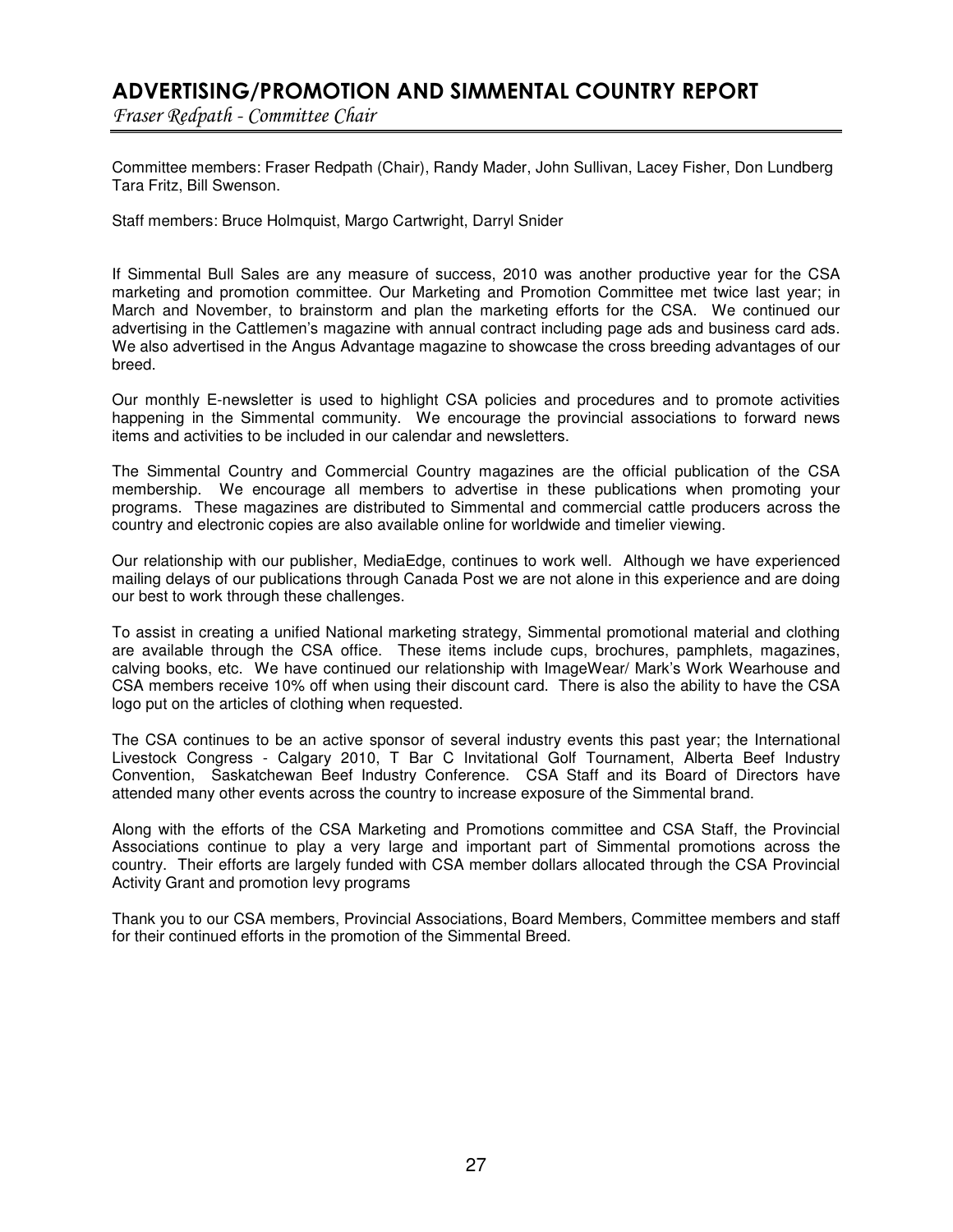# BREED IMPROVEMENT COMMITTEE REPORT

Ron Nolan - Committee Chair

The past year has been a busy one for Breed Improvement activities and great thanks is owed to those who served on the committee. Committee members donate their time and spend many hours away from their own operations developing their understanding and contributing to the development of CSA programs. The CSA Breed Improvement Committee engages breed improvement issues of the association in depth and brings recommendations forward to the Board of Directors for further discussion and approval. This structure allows for increased member and industry input into the core decision making processes around breed improvement.

The CSA continues to contract the services of RAK to assist in the delivery of many of their breed improvement initiatives. This allows for the retention of highly experienced technical expertise at a cost well below that of a traditional staffing approach.

The last year has been one of continued growth for CSA programs, with 27,418 cows enrolled on the complete herd reporting system. Calving ease, growth and ultrasound records continue to increase, with the CSA carcass rebate program providing reimbursements since its' inception of \$31,180 to the end of the 2010.

Members expressed several concerns regarding the expression of calving ease EPD in the breed, and a more reflective scale for the EPD was developed and deployed. The CSA continues to work with AGI in their genetic evaluations and produced both a spring and fall evaluation for calving ease, growth and carcass traits, and a fall run for scrotal size. The Spring 2011 evaluation contained pedigree and performance information on over 1,000,000 Simmental and Simm-Influenced animals.

The Cow Herd DNA program was also a key project of CSA and samples were submitted on 8600 females. The CSA is committed to covering the cost of extraction and running a DNA parentage panel on the cow should a member choose to parentage verify female offspring kept for breeding purposes.

DNA was the word of the year, and members were encouraged to collect and store DNA on their animals as these samples, combined with data such as members submit on the CSA performance program are becoming extremely important in research and development and in understanding production level genetics. Industry is moving towards including DNA marker information in their genetic evaluation, empowering breeders to make better breeding decisions at an ever earlier age.

The Breed Improvement committee is excited to be working with several applications for funding for research in this area, and the long term commitment of breeders to build the CSA dataset is extremely important in these developments. The database that has been built by members is second to none, and with complete reporting and many of the traits collected such as ultrasound, calf vigor and mothering ability, cow weight and traditional measures such as weaning weight, combined with DNA samples stored at GenServe laboratories it is a great asset that can be leveraged for research dollars that help Simmental serve the commercial industry even better.

As Simmental continues to progress and command the respect of the industry, it is important to ensure that focus is maintained on providing members with the tools to adequately serve customer needs. The tools of breed improvement are primarily for the purposes of genetic selection and positioning the "right" Simm-genetics to result in individual customer success. The breed improvement programs also provide a springboard for research and support information for promotional activities.

Simmental breeders have much to be proud of and their breed improvement programs are one area where they are leading the way.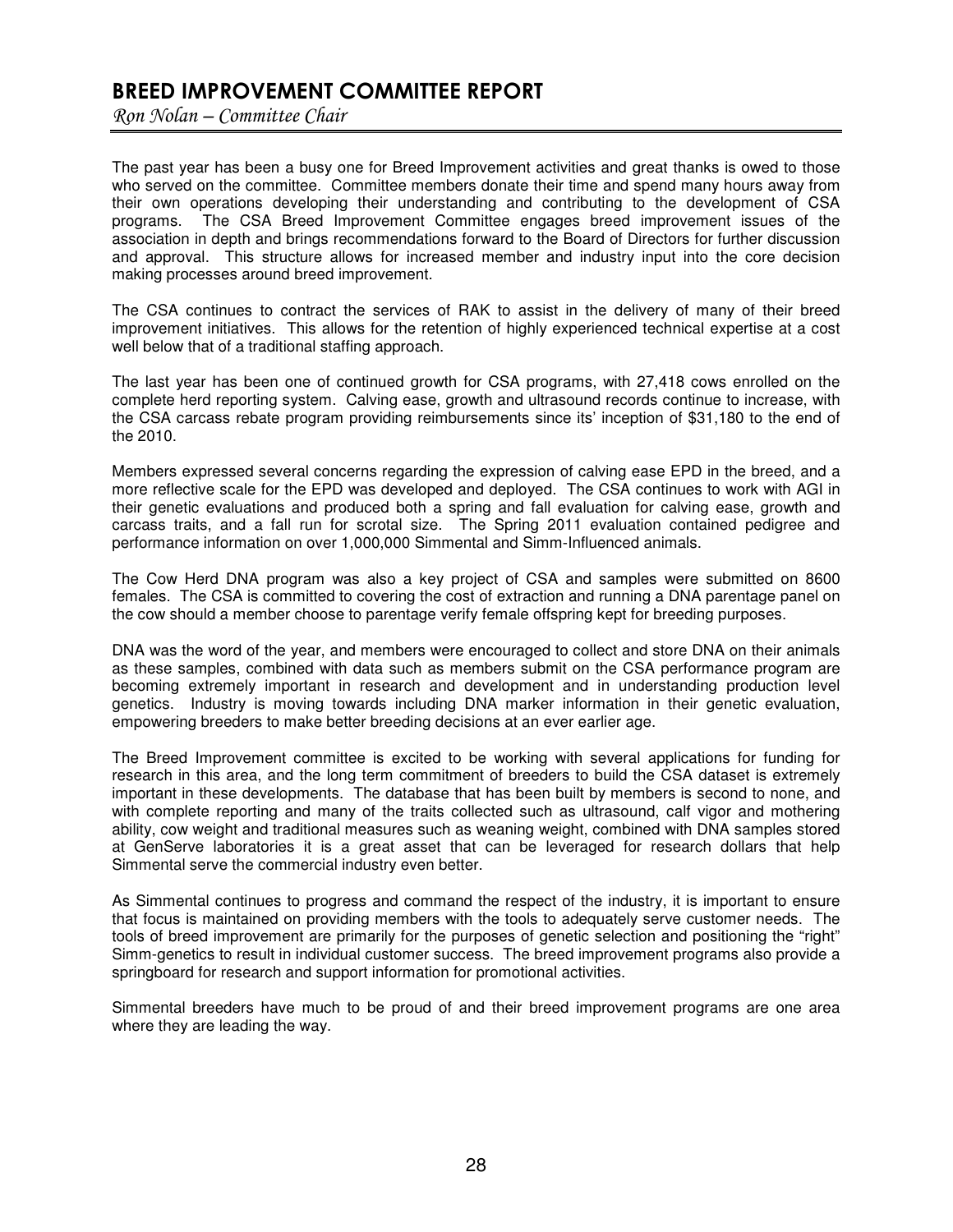# YOUNG CANADIAN SIMMENTAL ASSOCIATION COMMITTEE REPORT

Lacey Fisher - YCSA Committee Chair

The year ending December 31, 2010 has yet again proven to be a success within the YCSA program.

The YCSA's had another successful year, continuing with the major fundraiser from 2009; auctioning off pages and dates in a calendar, raising gross revenues of over \$20,000. Thanks to the hard work of the Board, dedicated CSA staff members and thank you to the generosity and assistance of our breeders this was another great success.

The YCSA also held 6 regional classics across the country, making for a busy summer for our Coordinator and members! The classics held were as follows:

- National YCSA Classic, Victoriaville Quebec, Oct 7th-8th, 2010
- Manitoba Youth Beef Round Up, Neepawa, Manitoba, July 30th-August 1<sup>st</sup>, 2010
- Wild Rose Classic, Olds, Alberta, July  $13^{th}$   $17^{th}$ , 2010
- Ontario OYCSA Trillium Classic, Roseneath, Ontario, August 21-22, 2010
- Maritime YCSA Classic Truro, Nova Scotia, August 26th-27th, 2010
- Saskatchewan Tiger Lilly Classic- Prince Albert,  $Sk July 28<sup>th</sup> July 30<sup>th</sup>$ , 2010

**2010 Highlights -** The year began with National Board Meeting held in Calgary, March 26 th 2010. Board members added a great deal of knowledge and enthusiasm to the program. Attended by myself, YCSA Co-ordinator Emily Grey and the following board members - Robert Godfrey, President; Jenna Holmquist, Vice President; Andrea Bertholet, Katie Wood, Lee Stillborn, Jamie Buba, Laura Parsons, Emily Hickson, Chelsea O'Connor and Francis Gagnon.

At the meeting, the first annual YCSA budget was examined and the members carefully allocated funds throughout the year to the different events. By analyzing the organization's budgeted costs against its actual revenues and expenditures for the year, the Board was able to set a budget for 2010 that it is confident and will be congruent with its 2009 financial statements.

The Board also completed an internal review of the YCSA program, lead by the initiative of Robert Godfrey, who wanted the Board to complete a "SWOT analysis" in which the Board would identify its Strengths, Weaknesses, Opportunities and Threats as a tangible method of planning for the future. Strengths - The CSA AGM and YCSA National classic will be held in conjunction with one another this year. Weaknesses - The YCSA was not visually recognizable. The organization and its members were not labeled well enough; 2) budget did not provide enough compensation for those who attended the National Classic; 3) YCSA program is stale in Ontario. Opportunities - Advertise and recruit more members; 2) embrace all breed shows and promote the Simmental breed within them; 3) organize an all breeds presidential meeting/conference call to discuss the possibility of an all breeds show in the future; 4) revitalize the Quebec YCSA program with the National Classic being held there. Threats - None were discussed. The Board then sat down to plan for the coming year in an effort to capitalize on its strengths, improve on its weaknesses and address the opportunities head-on.

The YCSA benefited directly from the success of the Auction as it received donations as well. The YCSA is greatly appreciative to the breeders and to the CSA for its continued support and has allocated the funds towards developing new initiatives and maintaining existing programs. In addition to the generosity of the breeders and the CSA, the YCSA would be remiss if it did not recognize T BAR C for its generous donation to the YCSA in 2010, generated out of their annual golf tournament in support of junior programs.

The YCSA is proud of its successful year in 2010 that will hopefully see the same success in 2011. Our YCSA program continues to be an "industry leader" amongst the national beef junior programs in the country. My hope is that we continue to grow, learn and also share our knowledge with the other junior programs. As the CSA Director who has the pleasure of working with this organization, I challenge my fellow CSA members to both attend a Classic near you and witness the knowledge of programs and talents contained within our YCSA program. As a breeder I look forward to continuing to work with the youth, with our future for the Simmental breed. For any questions or concerns about the YCSA program, please do not hesitate to contact me directly.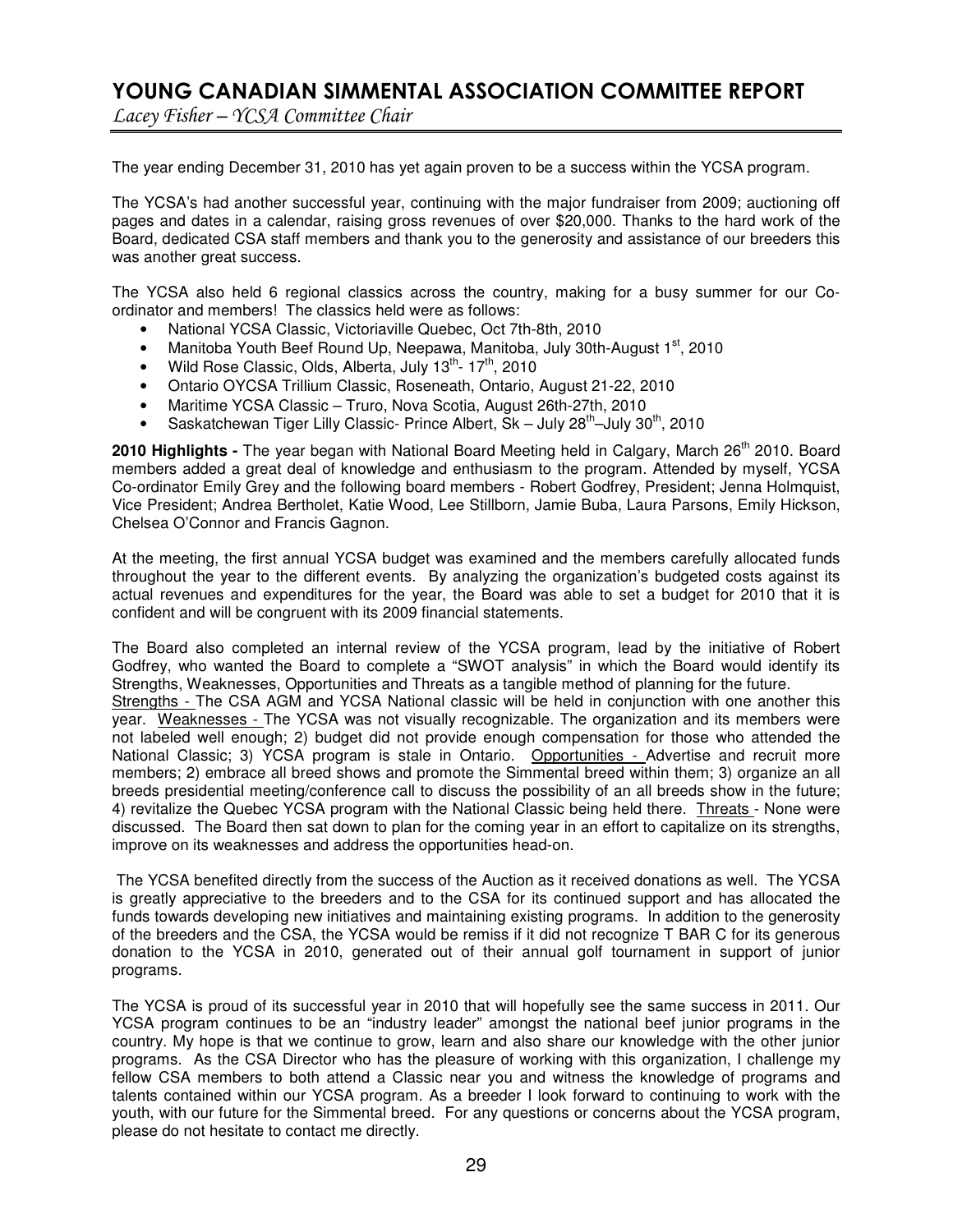## ALBERTA SIMMENTAL ASSOCIATION REPORT

Maureen Mappin-Smith - President

- The 2010-2011 Alberta Simmental Association started the year off with an extremely successful tour in conjunction with our AGM in June. Three Simmental operations were visited in the course of the day, with over 100 Simmental enthusiasts in attendance. At the AGM, we welcomed one new Board member, with two returning for second terms. We are very fortunate to have such an enthusiastic Alberta Simmental Association Board of Directors: I have been told on several occasions that we are the envy of many breeds to have such a strong, young board forging ahead with the Simmental breed in Alberta.
- Feeder calf sales were again a huge hit in the province, as were the two bred sales held in Vermilion and Veteran. The ASA sponsored coffee at the feeder sales, and burgers at the bred sales; even though the bred sales cost more to host, they were well worth it, as the exposure for the breed was tremendous. The sales are evolving and getting stronger as each year passes by, with more numbers, recognition, and breeder/auction mart involvement.
- Our booth keeps Simmental at the forefront, as Chuck is present at all of the major livestock events in Alberta with the booth and cups of coffee for Simmental enthusiasts. Chuck is always getting requests to attend events with the booth, and does as many as he can, travelling all the way from Grande Prairie, to Medicine Hat, and many points in between. We are thrilled with Chuck's work, keeping the Simmental presence out there constantly. With Chuck's great culinary skills and some awesome volunteers, Alberta Simmental took home three out of a possible five awards at the Steak Challenge held at the Canadian Bull Congress in Camrose in January-Great work team Simmental, it was a great night to be a part of the breed.
- Farmfair in 2010 saw many changes to the Double Crown event, including a name change, in an effort to attract more exhibitors and spectators. The changes were well received, and this program will continue to evolve each year. The Alberta Simmental Association is very excited to be hosting the National Show and Canadian Simmental Annual General Meeting in 2011 at Farmfair. This event promises to be great place to showcase Simmental to fellow breeders and international guests. The multi-breed sale was a big success at Farmfair in 2010, and I am sure Simmental will be well represented with excellent quality and numbers in 2011.
- The Alberta YCS had a very successful show in Olds in July 2010 in conjunction with the Summer Synergy program, with great support from breeders and businesses. We need to continue to support our youth, as they are the future of the industry. To illustrate the importance of the program, 8 of our 9 ASA board members were YCS members at one time! The ASA has taken a different approach to the 4-H program over the past few years, awarding small gifts to all members exhibiting a Simmental project, and then entering all names into a \$500 Scholarship draw. This approach has been well received, however for the upcoming year, the decision was made to have a draw for blowers instead which will be useful for several members as they will be awarded to clubs rather than individuals.
- Simmental Bull sales across the province were as strong as they have ever been, with many Simmental sales leading the averages across the breeds. The ASA is continuing to aggressively advertise Simmental's attributes through our website and through print media in order to keep this trend continuing upwards-although monetary constraints are always present, now is not the time to weaken our presence in the industry with the beef business as strong as it is.
- We have a great breed, great people, and a great position in the beef industry; through hard work and a shared focus, we will continue to be leaders in the beef business. Happy trails!

## BRITISH COLUMBIA SIMMENTAL ASSOCIATION REPORT

Reanne Sanford - Secretary

- Here is a brief update from our BC Association. We are comprised of a very small group of dedicated members who share the same interest, promotion of the Simmental breed. We meet only 2-3 times a year, but continue to keep our presence within the cattle industry of BC. Our booth and members took part in the 2010 BC Cattlemen's convention held in Williams Lake. This event is always a great success and allows cattlemen purebred/commercial alike to network over three great days.
- Our annual AGM was held during the Inter-provincial Exhibition in Armstrong, BC, this was well suited as beef was the feature throughout the fair. We held our annual meeting along with our heifer draw. We drew names of those lucky 4-H members who entered win money towards the purchase of a purebred heifer project.
- Last year proved to be challenging and dry in a lot of areas across this province. We had fairly successful bull sales and surprised to see prices of cull cattle steady and strong. Simmental influence calves topped the sales across the interior regions this past fall. A great reminder that the breed provides a great base for commercial herds to build on.
- In closing, I would like to thank the board and its directors along with the CSA staff for their continued dedication to the breed. All the best at Farmfair International 2011.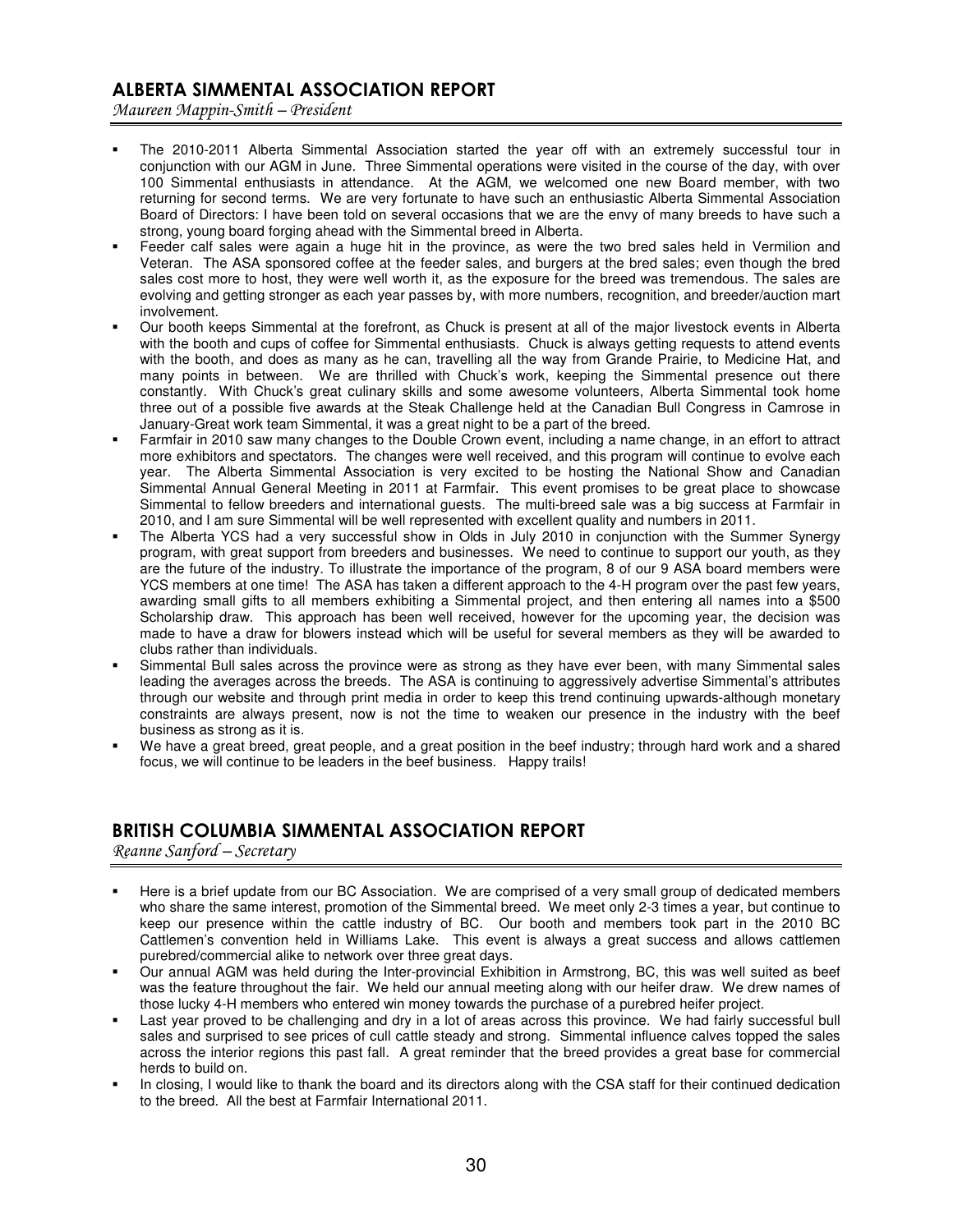## SASKATCHEWAN SIMMENTAL ASSOCIATION REPORT

Tara Fritz – President

- I would like to take this time to thank all of the SSA board of directors and of course, Carolyn McCormack for all the hard work, determination and ingeniousness. This group of people is very dedicated to promoting the breed of Simmental and Saskatchewan Simmental Breeders both provincially and nationally!
- Agribition was another great accomplishment! Hats off to everyone that contributed your time and efforts to support Agribition last year. We had about 200 head that were stalled at Agribition. The Agribition Sale went exceptionally well and averaged \$6, 338.64 on 33 lots. I would like to take this time to thank Bouchard Livestock, for all of their efforts that go into making a sale of this stature, such a success.
- There were 15 Gold Memberships and 125 Silver Memberships that participated in The Pick of the barn in 2010. Thank you to all the participated, we truly appreciate making the Pick of the Barn a great hit! Thank you again to OLS Tubs for sponsoring the Pick of the Barn Pizza and pop social.
- The SSA Scholarship heifer was donated by Crossroad Farms and was won by Dale Storebo and Garry Boon. The scholarship auction raised a total of \$4320. \$4000 was awarded to  $4 - 1$ <sup>st</sup> and  $1 - 3$ rd year scholarship recipients. Thank you to the Woytiuk family for your generous donation. Kulyk Simmentals has generously donated the 2011 SSA Scholarship heifer.
- In honour of the 40<sup>th</sup> Anniversary of the SSA, we put together a new breeder's directory. The coil bound directory features advertising from key SSA breeders, a current SSA membership list as well as a laminated provincial map in the center. Proceeds from the directory will fund the \$2000 bull sale promotion. The Bull Promotion promotes being a SSA member and it also ensures that registration papers are transferred on a timely matter. Congratulations to our 2010 winner – Mandan Lake Ranch from ND, USA for purchasing a bull from Barry Labatte, Gladmar, SK..
- We have also focussed our promotional efforts at many different levels:
	- Exhibitor awards for 4-H members and winners
	- Sponsorship of T Bar C Golf Tournament (which supports all national junior breed associations) and Western Beef Field Day
	- Simmental Influenced feeder sales in the province by hosting Simmental Appreciation Days; serving Coffee and Donuts and having promotional material available with interested markets.
- The SSA assisted with recognizing various summer-shows and fall fairs. We were present at Prince Albert, Swift Current, Edam, Lloydminster, Yorkton, and Saskatoon Fall Fair. It is encouraging to see the presence of high quality Simmental Cattle at these shows.
- The SYCSA's Tiger Lily Classic was held in at the Prince Albert Fair, this past July. I would like to say congratulations to the SYCSA for hosting such a great event – Job well done!
- " The SSA celebrated our own 40<sup>th</sup> Anniversary in 2010 with celebrations at our AGM held in Swift Current and also at Agribition. Congratulations on a great 40 years and look forward to the years to come!

## MANITOBA SIMMENTAL ASSOCIATION REPORT

Donalee Jones - Secretary

- 2010 Started off with our Annual General Meeting on January 9th at the Royal Oak Inn in Brandon. We continue to host our AGM in conjunction with a number of other beef breeds and it seems to be working well. Bruce Holmquist, as well as CSA Director, Fraser Redpath were present, as well as 20 MSA members and our board.
- At the AGM the Dolphe Henuset Award was presented to Preston Stock Farms and directors Gordon Jones, Myrna Schweitzer, and Marcia Pizzey retired from the board and were recognized for their efforts. No scholarship applications were received.
- The MSA has traditionally been involved in both the 4-H program and the Junior Simmental program and this year was no different. On the 4-H end, we gave out 'Simmental' feed scoops to every 4-H member who showed a Simmental influenced animal. Of these 4-Hers we also drew two random names for \$500 vouchers. The first went to Doris Doelger of Beausejour and the second to Connor English of Rivers.
- Our summer show was held in Boissevain in 2010. A great crowd was on hand and there were nearly 50 heard of Simmental cattle on display. A YCS show was held in conjunction with the main show, and the MSA sponsored a meal for participants and spectators at the fair.
- We also had an MSA sponsored summer tour in July. The Pembina Triangle Association planned a tour of a dairy that is breeding their Holsteins to Fleckvieh to improve longevity, we also toured pastures at Triple R & Bert's NR Simmentals. A delicious supper was hosted at Gilles Vigneir's Farm near St. Claude.
- Our YCS kids once again took part in The Manitoba Youth Beef Roundup, August long weekend 2010. There were clinics for showmanship, grooming, judging and nutrition. There were also competitions for arts, advertising, scrapbooking, marketing and photography. Everyone did an excellent job in representing the Simmental Breed. The MSA is a major sponsor of this event, and we are glad to see it being recognized as a YCSA classic.
- The MSA's advertising efforts in 2010 included printing a new breed directory. A map and directory had not been printed in a number of years and we felt it was an appropriate time given the fact that we were hosting the National Show in 2010.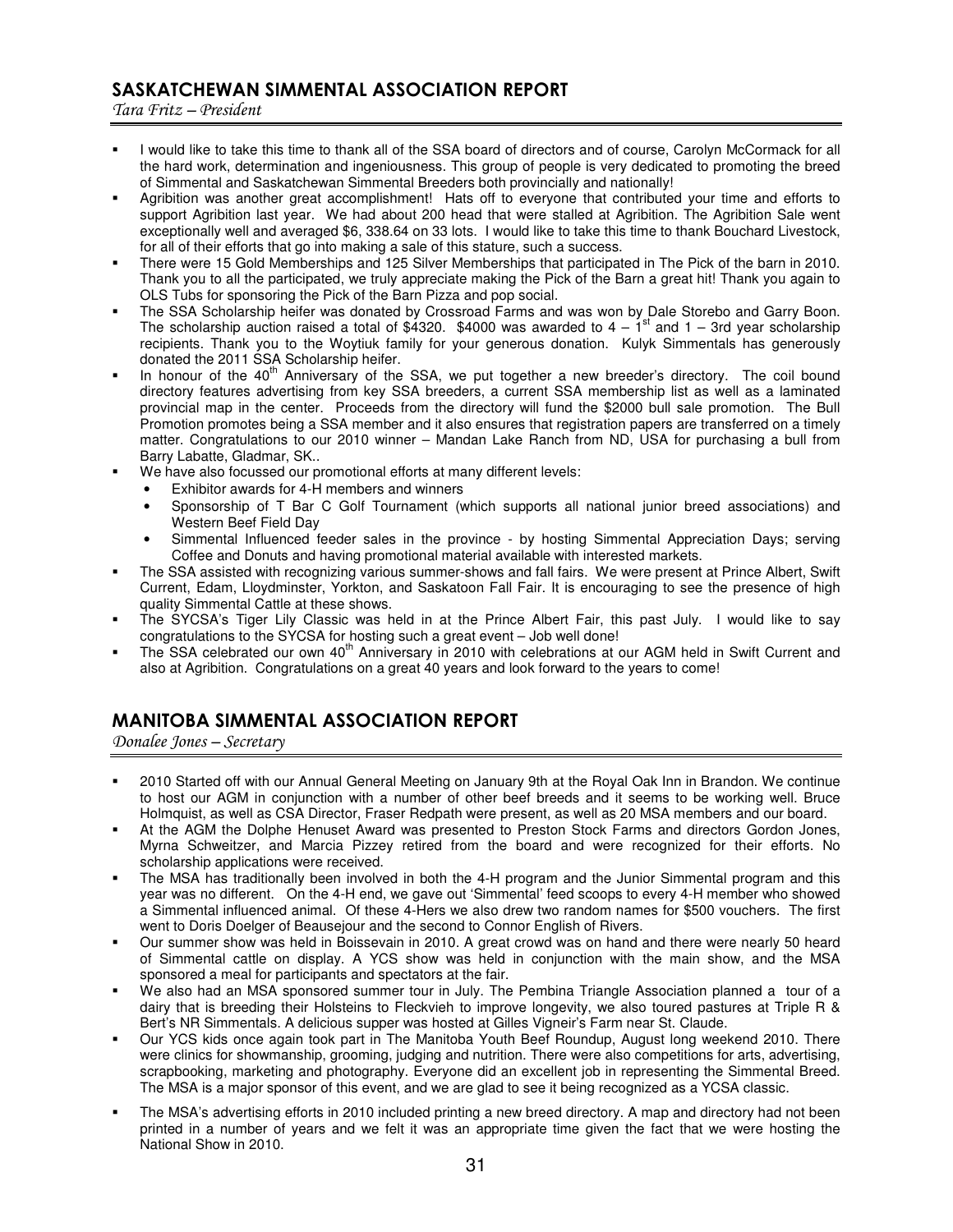- At Manitoba Livestock Expo in November, we hosted the National Simmental Show. This was a large undertaking and the whole board was involved along with a very eager group of volunteers. Approx. 130 head showed up for the event to compete for over \$16,000 dollars in cash and prizes. This included a very successful 'Super Select' that was held after the main show on Friday that was won by Boynecrest Stock Farms of Stephenfield, Man. The winning ticket was Peter Penner's of Winkler. A pizza party was held in the barn after event, and was very well attended.
- Prizes for the show included big screen TV's, flushes, right to draw a bull and thousands in cash. Champion bull went to High Country Cattle Co. out of Alberta and champion female went to Sunny Valley Simmentals from Hanley, SK. Barry Labatte did an excellent job of judging a tough group of cattle.
- Feedback from the event was very positive, with the out-of-towners being very impressed with the facility and the event as a whole. In general the weekend was well attended, we sold 215 tickets + 18 entries for the Super Select (about 100 more than normal). The National Sale was held on the Saturday, Managed by Bouchard Livestock, were 28 head average over \$3300, a large crowd and a great sale.

## ONTARIO SIMMENTAL ASSOCIATION REPORT

Keitha Harris- Donovan – President

- Melissa Ledoux continues to publish the Ontario Advocate which is distributed to all OSA members as well as a growing list of commercial cattlemen. The Advocate continues to operate in the black and is an effective way to advertise to our fellow Ontario Breeders. The Advocate is published in the Spring and Fall. A membership directory is contained in the Fall edition.
- The OSA website has been updated and is an excellent tool for breeders to advertise upcoming sales and information on the breed. Juanita Elmhirst continues to assist the association with keeping the website updated and creating a new look.
- We held a very successful Simmental Show at the 2010 Royal with over 120 head shown in various classes. The Royal All Breeds Elite Sale was well represented by the Simmental Breed and the cattle were well accepted by the buyers in attendance. The animals that were selected were of high quality and showed everything the Simmental Breed has to offer.
- OSA continues to encourage our members to age verify calves by supporting a contest for all OSA members as well as all commercial cattlemen in the Province to win a full colour page in the Advocate. To enter you had to submit at least one birth record from the CCIA for a 2010 calf. The draw took place at the 2010 Royal and this year's winners were Grace and Ivan Oesch.
- Every year a Commercial Cattleman of the Year Award is presented on behalf of the Association, the 2010 winner was Mr. Dave Mann.
- The OSA Ultrasound Program will subsidize \$10.00 for each female born in 2010 and scanned according to CSA protocols. The credit will be administered by CSA and will be in addition to the CSA rebate. The program is eligible for OSA members in good standing.
- The OSA board is introducing a new program for the 2011 year. In conjunction with the Ultrasound Rebate Program the Board is working on a recognition contest for the 2010 yearlings that have valid ultra-sound scans on file with CSA. The first edition of the Ron Woodisse Memorial Carcass Class will take place at the 2011 Royal Winter Fair Simmental Show.
- The 2010 Futurity Show at the Royal Agricultural Winter Fair was again a success and will continue for 2011.
- Art and Marilyn Kerr donated a heifer for our raffle and the winners were Bridgehead, OZ Kafe, and Everett Hall. The proceeds of the Auction continue to support our youth programs throughout the year.
- OSA purchased new promotional display boards to assist our members and clubs with promoting the Simmental Breed. These display boards will be used for our booths at the farm shows, plowing matches and various other events.
- As a membership we were able to assist the YCS who attended the National Show in Victoriaville with expenses. The interest of our youth in Simmental cattle is what will bring us forward in the future. In 2010 over 115 4-H members selected Simmental animals as their project. Let's keep encouraging them and supporting them on their successes.
- Thank you to all our Members for your continued support of Ontario Simmental.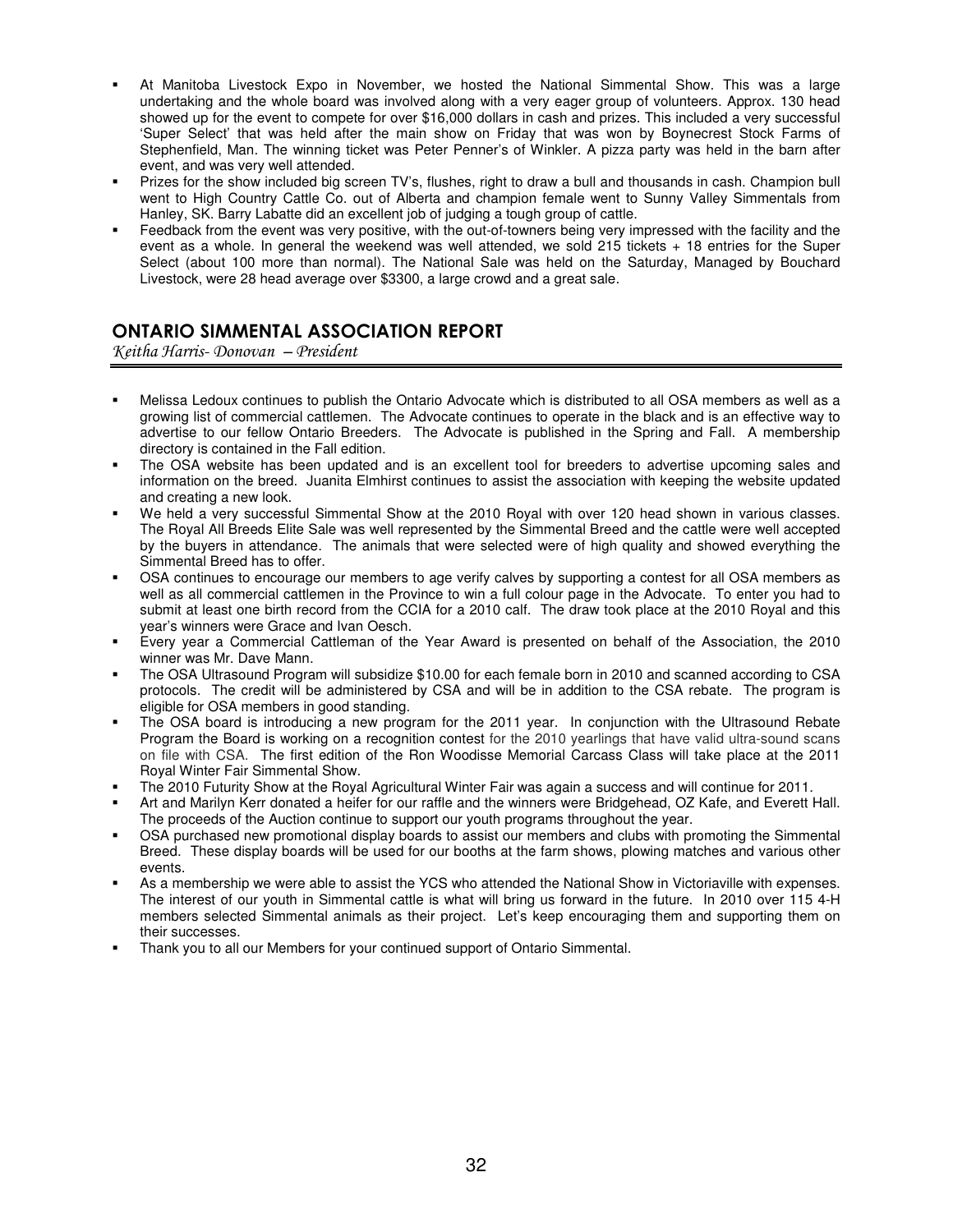## RAPPORT DE L'ASSOCIATION SIMMENTAL DU QUÉBEC / QUEBEC SIMMENTAL ASSOCIATION REPORT

Philippe Bellavance – Président / President

- It is with satisfaction that the Québec Simmental Association concluded the year 2010. Despite the situation of the beef industry in Québec, the Simmental breed was able to make its presence felt and to promote itself. Either on the level of communication, promotion or organization, the ASQ worked towards its main objective of promoting the breed for the benefit of its members and the breeders.
- First, the presence of the breed in test stations remained an efficient promotional tool within the industry. Throughout Québec, the stations housed and sold quality animals. The private sales at the farm level also yielded significant results. According to the needs of the buyers and to the sales and marketing objectives, the bull sales allowed for the Simmental breed to increase its presence within the commercial and purebred breeding industry in Québec.
- With its continued presence on the show circuit, the breed was able to increase its visibility within the Québec industry. A rallying point for several breeders, those shows offered an excellent showcase for the quality genetic calibre available in Québec. The prime event was undoubtedly the Expo-Bœuf held in Victoriaville. The year 2010 was marked by a record participation with nearly 140 animals shown. Now open to exhibitors from other provinces, this show welcomed exhibitors from the Maritimes and Ontario in 2010. Judge Barry Labatte did a remarkable job in placing all the high-quality animals shown. He carried out his task with true style and professionalism.
- The 2010 Expo-Bœuf event was presented in conjunction with the Annual General Meeting of the Canadian Simmental Association and the YCSA National Classic. First, it is with pleasure that the ASQ welcomed the other provinces at the time of the Annual Meeting. Humbly and simply, we tried to include some Québec flavour in the event. About 60 participants attended the Annual Meeting. The closing banquet held in the evening gathered more than 110 guests. The evening allowed to honour the winners of the day and to pay tribute to some experienced breeders.
- As for the Young Canadian Simmental Association National Classic, it was a real challenge to put in place a memorable event. On top of holding the event in the week during school term, the workshops and themes had to be suitable for participants of all ages. Congratulations to Emily Grey and to her team for a very successful event. Thanks to its ambassador, the Québec Simmental breed benefits from great promotion among young people.
- The annual Sale of Females was also on the agenda. Thanks to the collaboration and hospitality of Ferme Gagnon, the ASQ members were able to offer some of their best individuals. This was the  $5<sup>th</sup>$  edition for the ASQ. As for Ferme Gagnon, the year 2010 marked their 15<sup>th</sup> edition! Congratulations on the success of the Sale!
- In addition to the events, some actions were also taken on the marketing and promotional levels. Our Website, www.simmentalquebec.ca, was given a new look. To build on the new image created for our biannual magazine, we thought of also revamping our Website. By the way, the magazine is now available online!
- The promotion within the specialised media has also been renewed. The Board of Directors still believes in its efficiency.
- In closing, I would like to thank two of our Board members who completed their terms at the end of the year. Thank you to Antoine Dubé and Emily Grey for their work within our team. I would like to welcome Luc Noiseux and François Tétreault.

\_\_\_\_\_\_\_\_\_\_\_\_\_\_\_\_\_\_\_\_\_\_\_\_\_\_\_\_\_\_\_\_\_\_\_\_\_\_\_\_\_\_\_\_\_\_\_\_\_\_\_\_\_\_\_\_\_\_\_\_\_\_

- I wish you all a great Simmental year!
- C'est avec satisfaction que l'Association Simmental du Québec a conclu l'année 2010. Malgré la situation de l'industrie du bœuf au Québec, la race Simmental a su marquer sa présence et se faire valoir. Que ce soit aux niveaux communicationnel, promotionnel ou organisationnel, l'ASQ a travaillé dans l'objectif principal de promouvoir la race pour le bénéfice de ses membres et des éleveurs.
- Tout d'abord, la présence de la race dans les stations d'épreuve demeure une promotion efficace au sein de l'industrie. Partout au Québec, les stations ont accueilli et vendu des sujets de qualité. Les ventes privées à la ferme ont également connu des résultats appréciables. Selon les besoins des acheteurs et les objectifs de vente et de mise en marché, les ventes de taureaux permettent d'augmenter la présence de la race Simmental dans l'industrie de l'élevage commercial et pur-sang au Québec.
- Toujours sur le terrain, la présence de la race dans le circuit des expositions a permis d'augmenter sa visibilité au sein de l'industrie québécoise. Lieux de rassemblement de nombreux éleveurs, les jugements offrent une excellente vitrine de la qualité du calibre génétique présent chez-nous. L'événement de choix sans conteste demeure annuellement l'Expo-Bœuf tenue à Victoriaville. L'année 2010 a été marquée d'une participation record avec près de 140 sujets présentés. Maintenant ouverte aux exposants des autres provinces, cette exposition a accueilli des exposants des Maritimes et de l'Ontario en 2010. Le travail du juge, Barry Labatte, était à la hauteur pour placer tous les sujets de grande qualité présentés. C'est avec brio et professionnalisme qu'il a accompli sa tâche.
- L'événement Expo-Bœuf 2010 était présenté en conjoncture avec l'accueil de l'Assemblée générale annuelle de l'Association Simmental Canadienne et de la Classique nationale des jeunes éleveurs Simmental. D'abord, c'est avec plaisir que l'ASQ accueillait les autres provinces dans le cadre de la réunion annuelle. Humblement et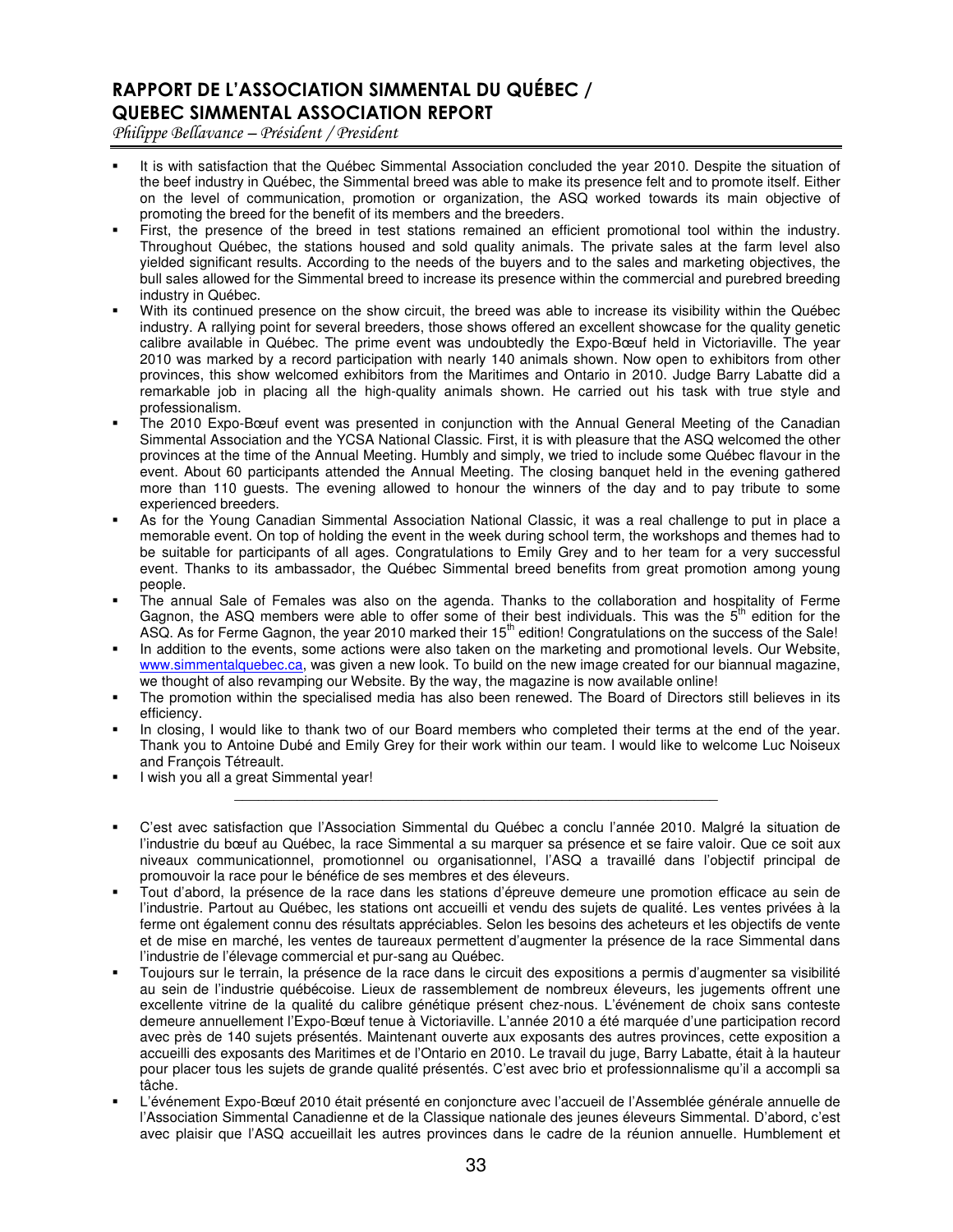simplement, nous avons essayé d'offrir une saveur québécoise à l'événement. La réunion annuelle a reçu une soixantaine de participants. Le banquet de clôture en soirée a accueilli plus de 110 convives. La soirée a permis de souligner les gagnants de la journée et de rendre hommage à des éleveurs chevronnés.

- Du côté de la Classique nationale des jeunes éleveurs Simmental, le défi était de taille de tenir un événement à la hauteur. En plus de tenir un événement sur semaine lors de la période scolaire, il fallait trouver des ateliers et des thèmes pour des participants de tous les âges. Toutes nos félicitations à Emiliy Grey et son équipe! L'événement a remporté un vif succès. Grâce à cette ambassadrice, la race Simmental au Québec jouit d'une belle promotion auprès des jeunes.
- La vente de femelles annuelle était également au rendez-vous. Grâce à la collaboration et à l'accueil de la Ferme Gagnon, les membres de l'ASQ ont pu offrir quelques-uns de leurs meilleurs sujets. L'ASQ en était à sa cinquième édition. Quant à la Ferme Gagnon, c'est une quinzième édition que marquait l'année 2010. Félicitations pour le succès obtenu!
- En plus des événements, des actions ont été faites au niveau marketing et promotionnels. Notre site Web, www.simmentalquebec.ca, a été doté d'un nouveau look. Pour poursuivre dans la lancée de la nouvelle image donnée à notre revue biannuelle, nous avons offert un peu de renouveau à notre site Web. D'ailleurs, la revue est maintenant disponible en ligne!
- La promotion au sein des médias spécialisés a été reconduite également. Le Conseil d'administration croit toujours en son efficacité.
- En terminant, je tiens à remercier deux de nos administrateurs qui ont terminé leur mandat en fin d'année. Merci à Antoine Dubé et Emily Grey pour leur travail au sein de notre équipe. Je souhaite la bienvenue à Luc Noiseux et François Tétreault.
- Bonne année Simmental à tous!

## MARITIME SIMMENTAL ASSOCIATION REPORT

Peter Gaunce – President

- We had a successful year starting with strong prices at the Annual Nappan Bull Sale. The Simmental bulls indexed well which helped them in the sale ring.
- Our next major event was the show and sale in Truro, N.S. Over a hundred quality cattle were exhibited. The sale was successful as well although numbers were down. The YCS show was well attended showing lots of interest from the young members.
- We sponsored the Cumberland all breeds 4-H show as well as sponsoring 4-H members exhibiting Simmental animals at the heifer show at the Royal Winter Fair in Toronto.
- This year we are planning a Field Day at Hidden Hollow Farm on Sept. 11 which we are looking forward to as a fun and informative event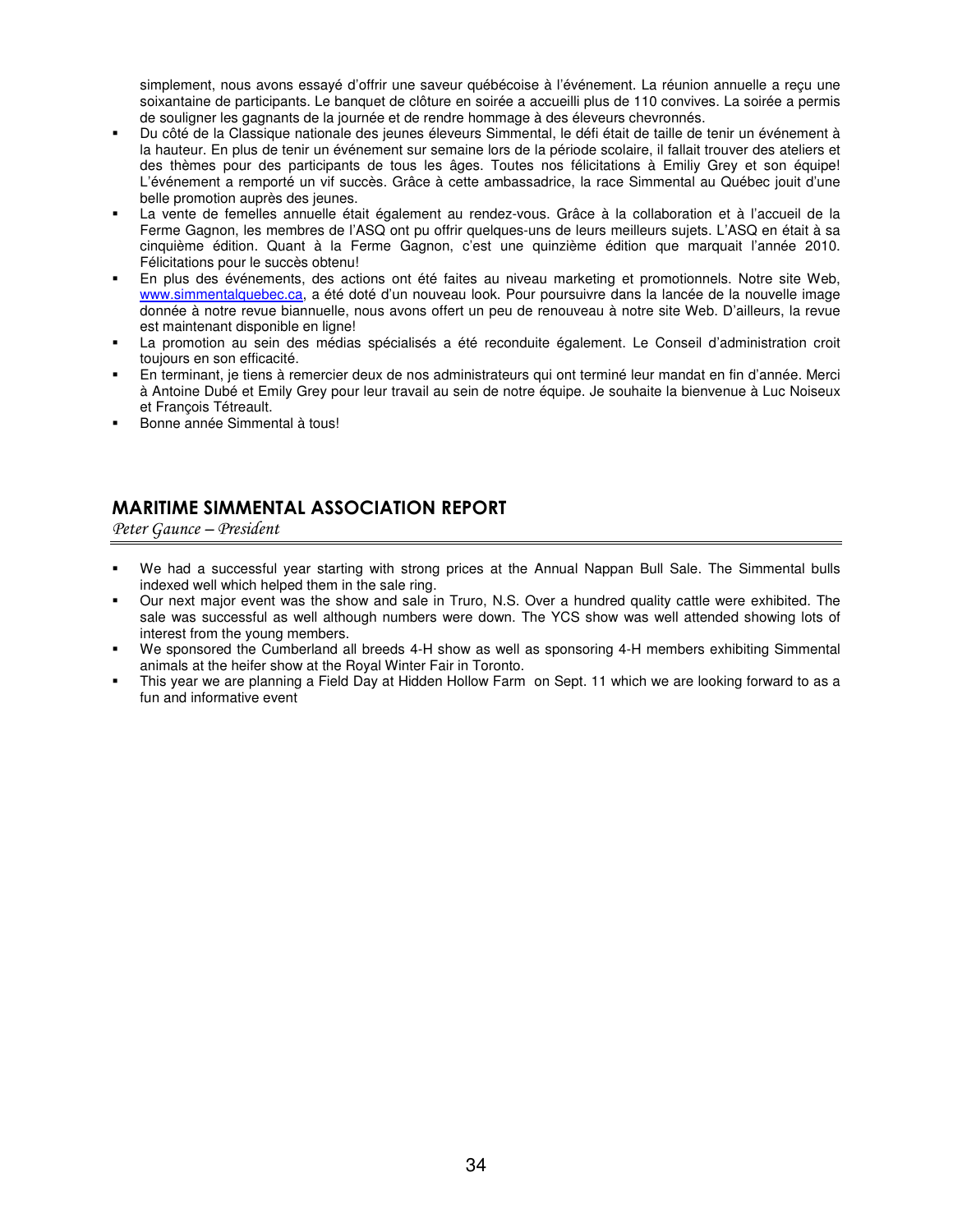| 2009-2010 ACTIVE MEMBERS<br>Life, Annual and YCS |      |                                                                                             |          |      |                        |     |     |      |  |  |  |
|--------------------------------------------------|------|---------------------------------------------------------------------------------------------|----------|------|------------------------|-----|-----|------|--|--|--|
| As of December 31, 2010                          |      |                                                                                             |          |      |                        |     |     |      |  |  |  |
|                                                  |      | 2010<br>2009                                                                                |          |      |                        |     |     |      |  |  |  |
| <b>Province</b>                                  | Life | <b>YCS</b><br>Life<br><b>YCS</b><br><b>Total</b><br><b>Annual</b><br>Total<br><b>Annual</b> |          |      |                        |     |     |      |  |  |  |
| <b>British Columbia</b>                          | 37   | 17                                                                                          | 22       | 76   | 32                     | 15  | 20  | 67   |  |  |  |
| <b>Alberta</b>                                   | 300  | 87                                                                                          | 183      | 570  | 293                    | 86  | 175 | 554  |  |  |  |
| <b>Saskatchewan</b>                              | 147  | 42                                                                                          | 58       | 247  | 144<br>38<br>247<br>65 |     |     |      |  |  |  |
| <b>Manitoba</b>                                  | 131  | 26                                                                                          | 48       | 205  | 125<br>26<br>201<br>50 |     |     |      |  |  |  |
| <b>Ontario</b>                                   | 109  | 62                                                                                          | 73       | 244  | 239<br>106<br>59<br>74 |     |     |      |  |  |  |
| Quebec                                           | 55   | 43                                                                                          | 17       | 115  | 50                     | 44  | 32  | 126  |  |  |  |
| <b>Nova Scotia</b>                               | 12   | 10                                                                                          | 11       | 33   | 14                     | 10  | 8   | 32   |  |  |  |
| <b>New Brunswick</b>                             | 4    | 3                                                                                           | 1        | 8    | 4                      | 3   | 1   | 8    |  |  |  |
| <b>P.E.I.</b>                                    | 8    | 5                                                                                           | 7        | 20   | 8                      | 3   | 7   | 18   |  |  |  |
| <b>Other</b>                                     | 9    | 6                                                                                           | $\Omega$ | 15   | 5<br>9<br>0<br>14      |     |     |      |  |  |  |
| <b>Total</b>                                     | 812  | 301                                                                                         | 420      | 1533 | 785                    | 289 | 432 | 1506 |  |  |  |

Γ

## **2006 - 2010 TOTAL HERD ENROLLMENTS BY PROVINCE**

|                      | 2006   | 2007   | 2008   | 2009   | 2010   |  |
|----------------------|--------|--------|--------|--------|--------|--|
| <b>Province</b>      |        |        |        |        |        |  |
| B.C.                 | 1,015  | 917    | 855    | 857    | 738    |  |
| Alberta              | 12,893 | 14,135 | 13,357 | 12,760 | 12,358 |  |
| Saskatchewan         | 6,307  | 7,359  | 7,872  | 7,696  | 7,821  |  |
| Manitoba             | 3,458  | 3,335  | 3,729  | 3,858  | 3,445  |  |
| Ontario              | 1,558  | 1,701  | 1,651  | 1,649  | 1,618  |  |
| Quebec               | 965    | 1,130  | 1,044  | 1,114  | 1,114  |  |
| <b>New Brunswick</b> | 129    | 142    | 158    | 153    | 133    |  |
| Nova Scotia          | 123    | 106    | 112    | 106    | 90     |  |
| P.E.I.               | 126    | 148    | 125    | 136    | 93     |  |
| U.S.A.               | 87     | ⇁      | 5      | 2      | 6      |  |
| <b>Total</b>         | 26,661 | 28,980 | 28,908 | 28,331 | 27,416 |  |